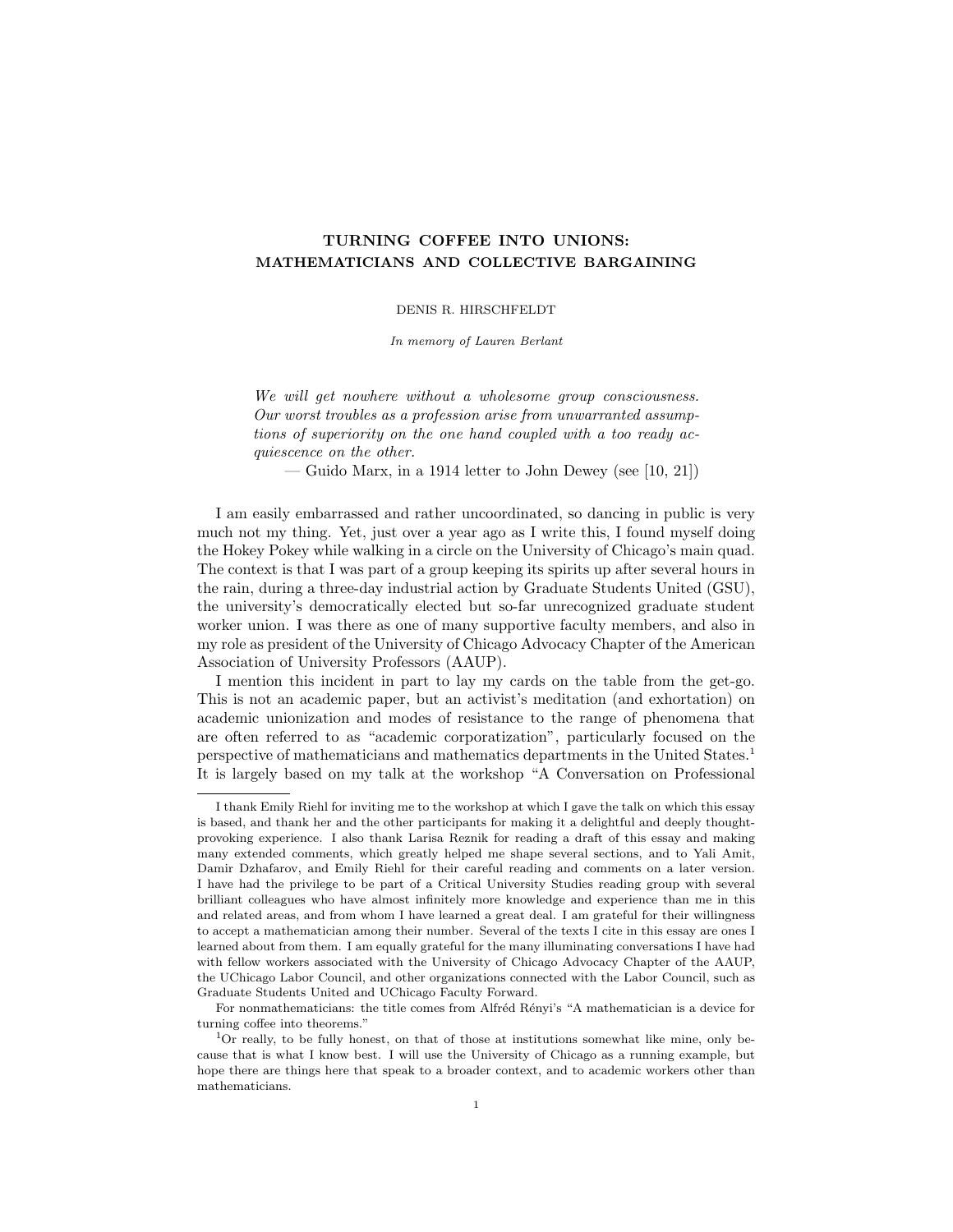Norms in Mathematics", organized by Emily Riehl at Johns Hopkins University, Baltimore, MD, Sept. 20–22, 2019. At the same time, it is being written during the 2020 COVID-19 pandemic, as college and university workers are facing layoffs, cuts to benefits, health risks created by working conditions in which they have had little or no say, and a number of other issues that, while brought about in part by extraordinary circumstances, should remind us of the precarity and dependence so many of these workers face even at the best of times. It is also being written during the 2020 Black Lives Matter protests, which have highlighted just how much work there is to do in achieving even a modicum of equity and justice in the United States and throughout the world, and how much the structural flaws of large institutions can stand in the way of this work. Colleges and universities are very much among such institutions, their stated commitments notwithstanding, and their flaws cash out in many ways, one of which is an entrenched opposition to power-sharing in general, and unionization in particular. I want to make a case to mathematicians in the academy that we should not succumb to this antidemocratic mode of thinking ourselves, and indeed should actively fight it, for our sake, that of our community, and that of those who make a community so highly dependent on complex social structures possible.

I believe in a fully unionized academy: faculty, student workers, other academic staff, and of course nonacademic staff who are as much a part of the endeavor as we are.<sup>2</sup> I believe in solidarity among these groups and across institutions. I believe in all of this happening as part of a broad labor movement whose revitalization in this country is long overdue. And I believe in this 21st century labor movement as part of the even broader struggle for social, racial, economic, and environmental justice. This is a struggle with many goals, which we should never allow to be pitted against each other or put into competition. They should form a "sphere, whose center is everywhere and whose circumference nowhere" (see [7]). But the work itself does need solid centers. It needs robust instruments of resistance, collective action, power-sharing, and democratization. My excitement about the potential that labor unions have to play this kind of role within a context of cooperation and solidarity, to the benefit of all of us, is what animates this essay.

Before going into a discussion of what there is to be gained, and what losses there are to be avoided, by collective bargaining in the academy, let me mention some of the barriers and opposition it has faced. Both legal blocks and internal resistance by academics themselves stem at least in part from misperceptions about the organization and impact of academic institutions. Much has been written and said about these issues, but as a first step toward understanding just how distorted is the picture of such institutions as largely faculty-led, and committed to the careful stewardship of limited resources for the greater common good, I highly recommend watching the recent panel [30] on "Austerity, Racial Capitalism, and Universities",<sup>3</sup> which also discusses the role of both academic and nonacademic unions in exceptionally thoughtful ways.

<sup>&</sup>lt;sup>2</sup>It is an unfortunate flaw in even some of the better writing on collective action in the academy to leave out the importance of solidarity between academic and nonacademic workers at colleges and universities.

<sup>3</sup>This panel, held by Scholars for Social Justice, was moderated by Sarah Haley, and featured Davarian Baldwin, Frank Deale, Destin Jenkins, and Barbara Vereen.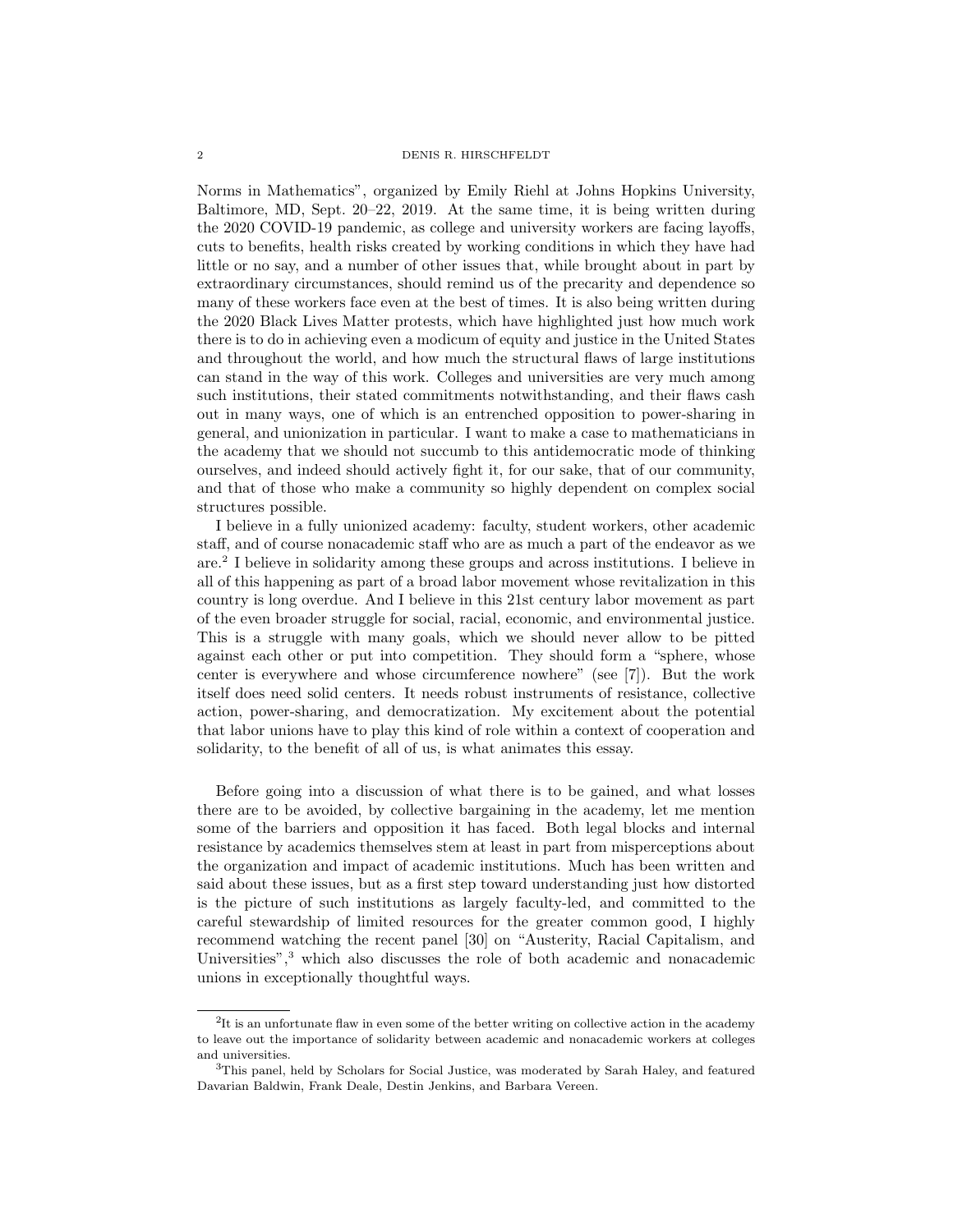Academic unionization at private institutions in the United States has a complicated history in labor law.<sup>4</sup> Consider graduate student worker unionization. The make-up of the National Labor Relations Board (NLRB)—an independent federal agency tasked with safeguarding employees' rights to organize and determine whether to form unions, and to address unfair labor practice issues in the private sector—changes with appointments made by different presidents, and thus so do its interpretations of the law. In 2004, in a case involving Brown University [37], the NLRB sided with the argument universities usually make that graduate student workers should not be considered employees under the terms of the National Labor Relations Act (NLRA). In 2016, the NLRB reversed this decision in a case involving Columbia University [38], saying that the Brown case "deprived an entire category of workers of the protections of the Act without a convincing justification." This development led to several union elections, followed by challenges by universities. When it became clear that Trump administration appointees to the NLRB were going to use these cases to overthrow the Columbia decision and set precedent, these unions dropped their cases, and have since then sought voluntary recognition, in some cases successfully, for example at Brown, Georgetown, and Harvard, where union members recently ratified contracts [28, 29, 37]. (More recently, the NLRB declared its intention to reverse the Columbia decision via rulemaking rather than in connection with a particular case.<sup>5</sup>)

There is no doubt that at universities that are at least minimally functional, the work that graduate students do as instructors, teaching assistants, and research assistants is frequently beneficial to their training. (I often learn a great deal from my teaching too. I think many of us are familiar with the idea of learning a subject by teaching it, for instance.) However, that fact in no way means that what they do is not at the same time labor that is absolutely essential to the functioning of these universities. My own department's teaching program could not function in any form even remotely resembling its current one without relying on graduate student labor. Indeed, a student who comes in completely decided to go into industry and never teach after obtaining their PhD will have to teach just as much as any other student in the department. This is in no way to minimize the work that my colleagues who run our undergraduate program do to help prepare and support our graduate student instructors. Many employers offer extensive training and support to workers in demanding positions. Many employees take advantage of this training to move to better positions with other employers. These facts in no way make these employees nonworkers. I have had several graduate students as College Fellows, a position that entails being a teaching assistant in a training context, which among other things asks instructors to act as teaching mentors to their fellows. I hope that these fellows have gotten something from the experience that was of help when they started teaching their own classes. However, what I know for absolutely certain is just how much they have helped me in running my courses. I find absolutely ludicrous any suggestion that, because they were students, they were not at the same time workers, whose labor contributed to the university's operation in the same way that mine does. And this is not even to speak of the students who teach their own courses.

<sup>&</sup>lt;sup>4</sup>The legal issues at public institutions are significantly different. Particular legal issues also pertain to religiously-affiliated institutions.

<sup>&</sup>lt;sup>5</sup>Added in proof: The NLRB has since abandoned this proposed rulemaking.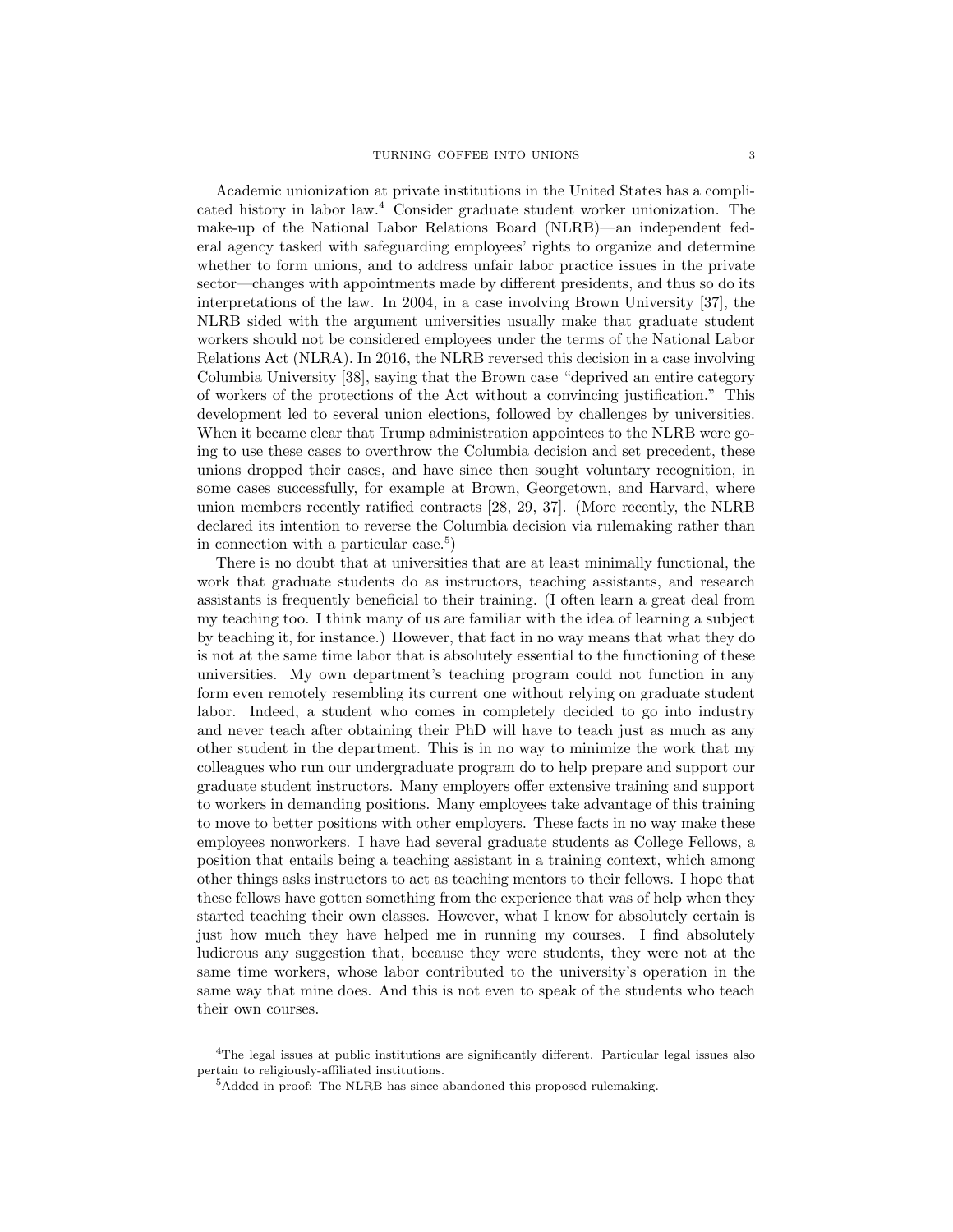Graduate student workers' limited-term employment is also no argument against their unionization. Indeed, quite the contrary. In "STEM is Overrated" [25], when discussing Louis Hyman's Temp: How American Work, American Business, and the American Dream Became Temporary [12], Caitlin Zaloom writes that,

[b]eginning in the 1970s, corporate heads and their consultants began to look for short-term profits, cutting their commitments to their employees. Workers who might stay for years or decades required promotions and benefits and were protected by unions. Disposing of expensive workers became a key to meeting profit targets. In their place, corporations began to rely on short-term employees who would stay for the job at hand and then leave.

The unionization of temporary workers is thus a key part of the contemporary labor movement, and without it, the NLRA will be weakened to something well short of its intent "to protect the rights of employees and employers, to encourage collective bargaining, and to curtail certain private sector labor and management practices, which can harm the general welfare of workers, businesses and the U.S. economy." [31]

Tenured and tenure-track faculty are in an even more difficult position, given the 1980 Yeshiva University case [39] in which the Supreme Court held that "[t]he University's full-time faculty members are managerial employees excluded from the [National Labor Relations] Act's coverage." As explained more fully in the syllabus (a summary at the head of the decision), the majority held that

[t]he controlling consideration is that the faculty exercises authority which in any other context unquestionably would be managerial, its authority in academic matters being absolute. The faculty's professional interests—as applied to governance at a university like Yeshiva which depends on the professional judgment of its faculty to formulate and apply policies—cannot be separated from those of the institution, and thus it cannot be said that a faculty member exercising independent judgment acts primarily in his own interest and does not represent the interest of his employer.<sup>6</sup>

This decision is well worth reading for those interested in the perception of academics and our institutions, particularly as much that is said there remains a live issue four decades down the line. Indeed, the decision is too germane to this discussion to forgo quoting at some length from the ruling, delivered by Justice Lewis F. Powell, Jr. and joined by four other justices; and the dissent, filed by Justice William J. Brennan, Jr. and joined by three other justices.<sup>7</sup> They set the stage for this discussion rather well. In addition to the legal question itself, the decision rehearses debates about the relationships between academics and their institutions, and about the very nature of these institutions as they exist in the real world, rather than the fantasy one of college brochures and official institutional histories. The dissent in particular points to the benefits of collective bargaining in the academy not only for individual academic workers, but for the entire endeavor, especially in the context of education and research as a business, in a way that

 $6$ Here and below, I have retained the gendered language of the original legal document, which unfortunately infests even some of the otherwise admirable passages from the dissent. I wish I could say that this is a practice the Supreme Court has long since abandoned.

<sup>7</sup> In all cases, I will omit footnotes from quotations.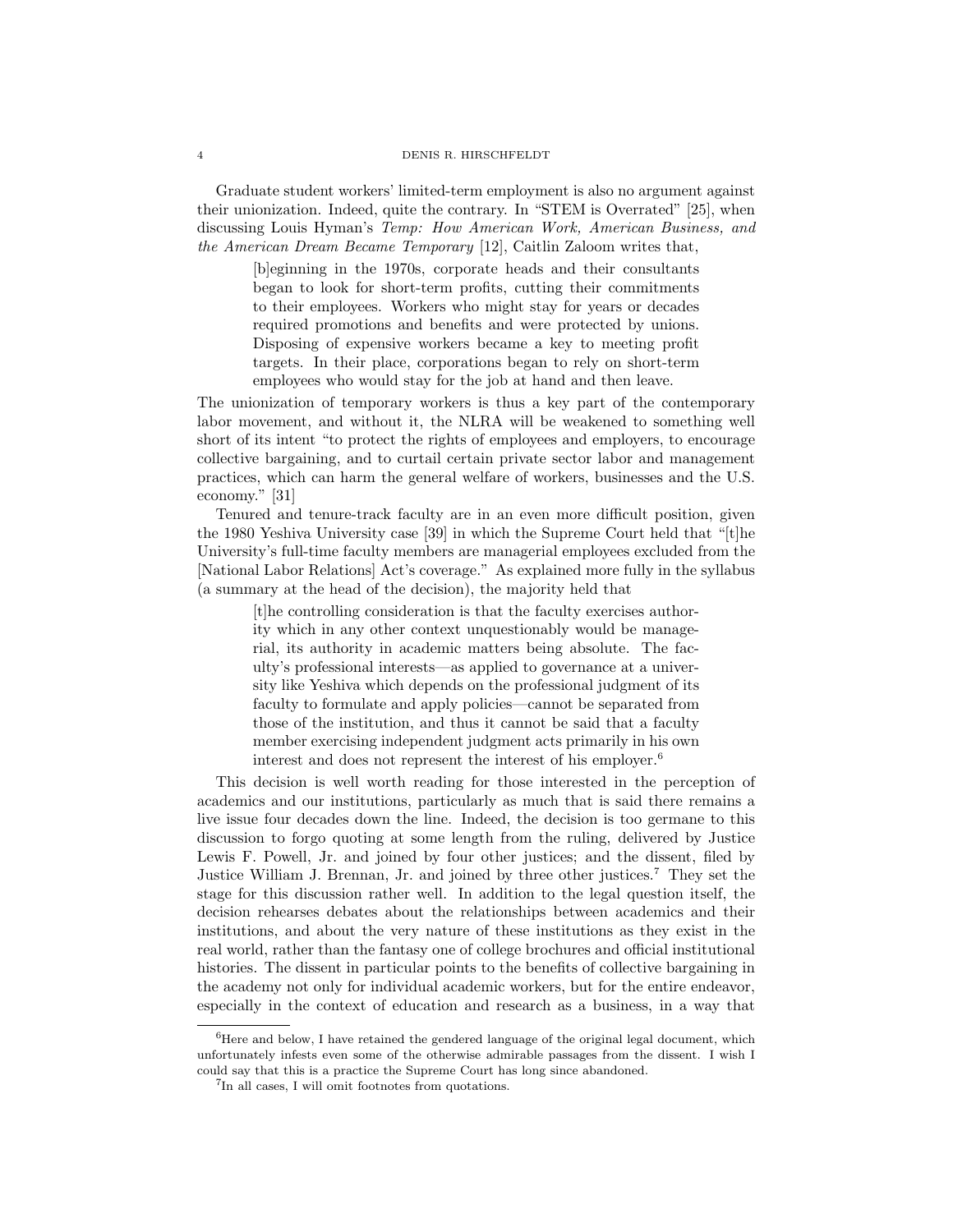makes it clear that academic unionization is well within the spirit of the labor protections envisioned by the NLRA, and should be well within the spirit of the political commitments of those who support organized labor as a whole.<sup>8</sup>

The contention of the ruling is not that faculty supervise other employees (indeed, the Court chose not to resolve the issue of the supervisory status of faculty), but that they are managerial employees, defined as those who "formulate and effectuate management policies by expressing and making operative the decisions of their employer." (Here the ruling is quoting an earlier Supreme Court decision, which itself is quoting an NLRB ruling from the 1940s.) Part of this classification has to do with the ruling's concurrence with the Court of Appeals for the Second Circuit, whose own ruling in this case it upheld, in the Court of Appeals' finding that the NLRB

[...] had ignored "the extensive control of Yeshiva's faculty" over academic and personnel decisions as well as "the crucial role of the full-time faculty in determining other central policies of the institutions."  $[\dots]$  the faculty are, "in effect, substantially and pervasively operating the enterprise." [Quotations here are from the decision of the Court of Appeals.]

And later:

.

To the extent the industrial analogy applies, the faculty determines within each school the product to be produced, the terms upon which it will be offered, and the customers who will be served.

Now, I don't know what conditions actually obtained at Yeshiva University forty years ago, but I expect this description of faculty control will seem rather alien to many at institutions to which the Yeshiva decision still applies (even if the product/customer analogy unfortunately might feel much closer to home). As the dissent puts it,

[...] the Court's vision is clouded by its failure fully to discern and comprehend the nature of the faculty's role in university governance.

Unlike the purely hierarchical decisionmaking structure that prevails in the typical industrial organization, the bureaucratic foundation of most "mature" universities is characterized by dual authority systems. The primary decisional network is hierarchical in nature: Authority is lodged in the administration, and a formal chain of command runs from a lay governing board down through university officers to individual faculty members and students. At the same time, there exists a parallel professional network, in which formal mechanisms have been created to bring the expertise of the faculty into the decision making process. [...]

 $\left[ \ldots \right]$ 

And while the administration may attempt to defer to the faculty's competence whenever possible, it must and does apply its own distinct perspective to those recommendations, a perspective

<sup>8</sup> It is not irrelevant that Powell is usually regarded as having been a business-friendly conservative, while Brennan is regarded as having been one of the Court's leading liberal voices.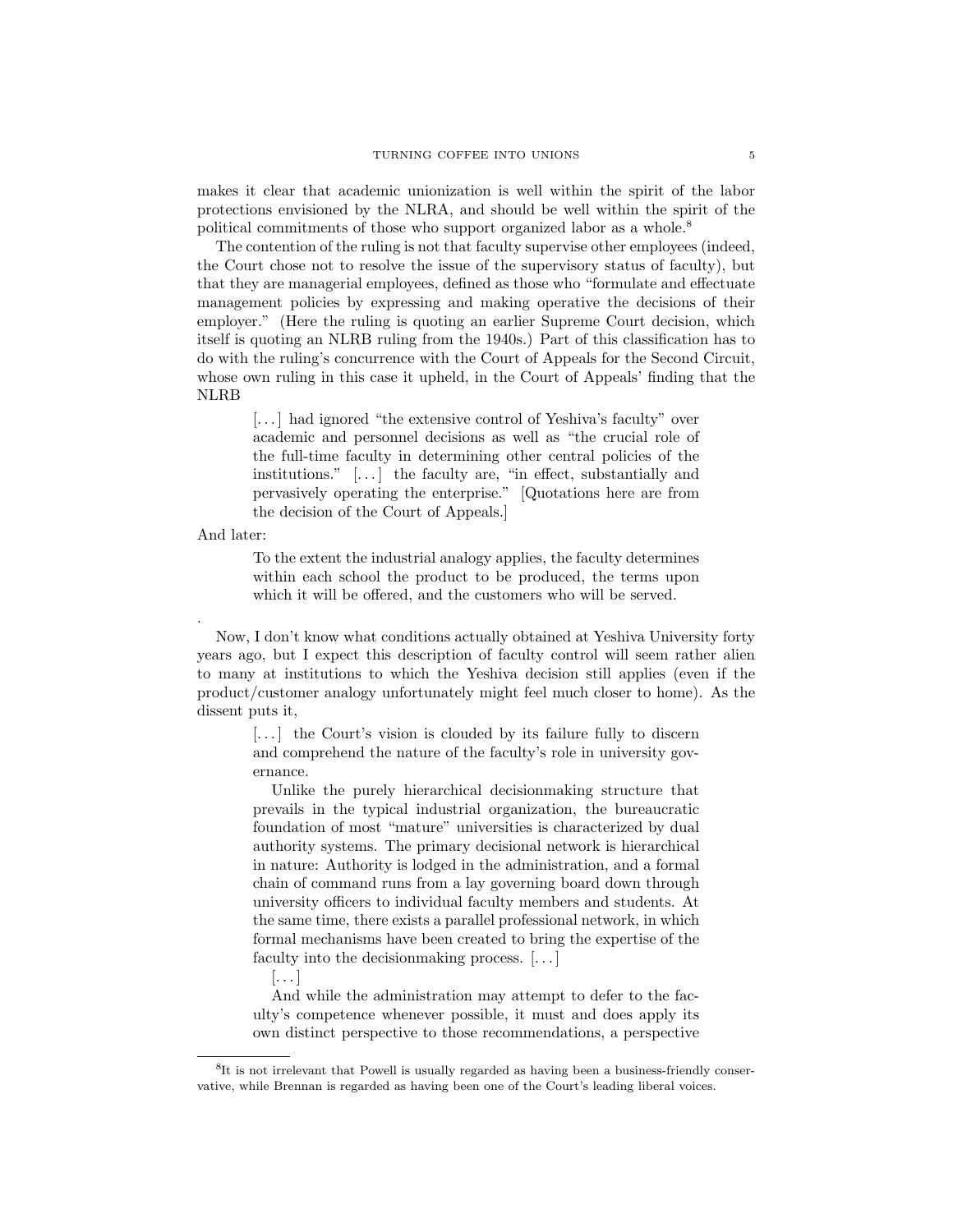that is based on fiscal and other managerial policies which the faculty has no part in developing. The University always retains the ultimate decisionmaking authority, [. . . ] and the administration gives what weight and import to the faculty's collective judgment as it chooses and deems consistent with its own perception of the institution's needs and objectives.

With the passing of the years, even the more realistic picture this passage paints seems like a significant overstatement of the role of faculty at many institutions. At how many institutions nowadays, especially larger ones, does the administration "attempt to defer to the faculty's competence whenever possible", unless that is taken to mean, "whenever none of the many other things it thinks of as more important apply"?

However, even more jarring to me is the idea of "alignment with management". According to the ruling, the exemption from coverage under the NLRA for managerial employees comes out of the concern "[t]hat an employer is entitled to the undivided loyalty of its representatives." As the ruling goes on to say,

[m]anagerial employees must exercise discretion within, or even independently of, established employer policy and must be aligned with management.  $[\dots]$  normally an employee may be excluded as managerial only if he represents management interests by taking or recommending discretionary actions that effectively control or implement employer policy.

As the dissent says,

 $\left[ \ldots \right]$  [t]he touchstone of managerial status is thus an alliance with management, and the pivotal inquiry is whether the employee in performing his duties represents his own interests or those of his employer. If his actions are undertaken for the purpose of implementing the employer's policies, then he is accountable to management and may be subject to conflicting loyalties. But if the employee is acting only on his own behalf and in his own interest, he is covered under the Act and is entitled to the benefits of collective bargaining.

The majority clearly believed the former was the case: "In fact, the faculty's professional interests—as applied to governance at a university like Yeshiva—cannot be separated from those of the institution." The ruling even goes as far as to say that "[t]he large measure of independence enjoyed by faculty members can only increase the danger that divided loyalty will lead to those harms that the Board traditionally has sought to prevent." Which seems to me like "damned if you do and damned if you don't" at its worst.

I can't be the only one who, with the concept of academic freedom firmly in mind, has no more articulate first response than "Say what?!" The dissent puts it a bit more fluently:

Unlike industrial supervisors and managers, university professors are not hired to "make operative" the policies and decisions of their employer. Nor are they retained on the condition that their interests will correspond to those of the university administration. Indeed, the notion that a faculty member's professional competence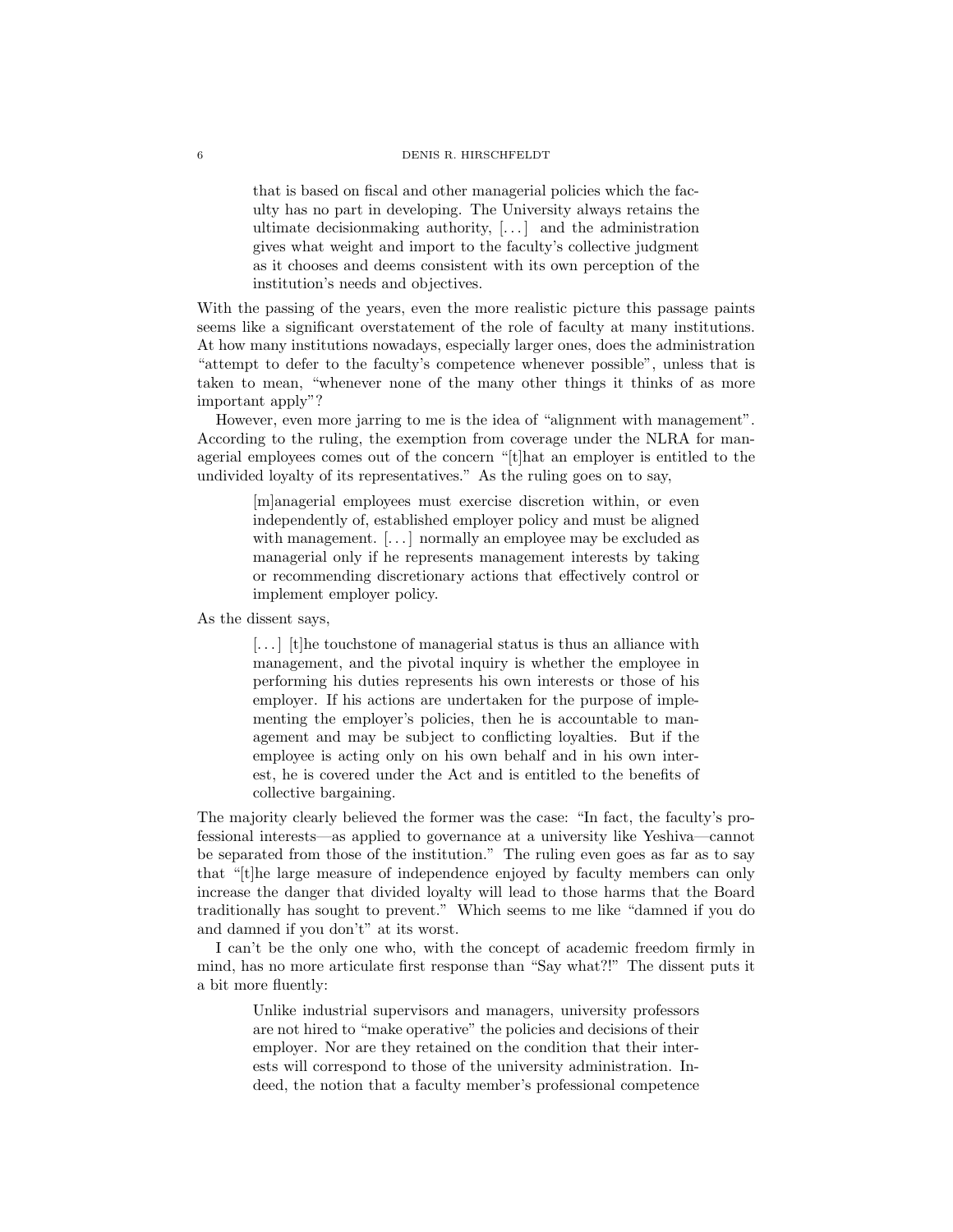could depend on his undivided loyalty to management is antithetical to the whole concept of academic freedom. Faculty members are judged by their employer on the quality of their teaching and scholarship, not on the compatibility of their advice with administration policy.

And later on:

[...] The very fact that Yeshiva's faculty has voted for the Union to serve as its representative in future negotiations with the administration indicates that the faculty does not perceive its interests to be aligned with those of management. Indeed, on the precise topics which are specified as mandatory subjects of collective bargaining—wages, hours, and other terms and conditions of employment—the interests of teacher and administrator are often diametrically opposed.

Near the end, the dissent gives a picture of the state of the contemporary university that is remarkably resonant with our current condition, but even more remarkably, still not universally acknowledged:

> Finally, the Court's perception of the Yeshiva faculty's status is distorted by the rose-colored lens through which it views the governance structure of the modern-day university. The Court's conclusion that the faculty's professional interests are indistinguishable from those of the administration is bottomed on an idealized model of collegial decisionmaking that is a vestige of the great medieval university. But the university of today bears little resemblance to the "community of scholars" of yesteryear. Education has become "big business," and the task of operating the university enterprise has been transferred from the faculty to an autonomous administration, which faces the same pressures to cut costs and increase efficiencies that confront any large industrial organization. The past decade of budgetary cutbacks, declining enrollments, reductions in faculty appointments, curtailment of academic programs, and increasing calls for accountability to alumni and other special interest groups has only added to the erosion of the faculty's role in the institution's decisionmaking process.

> These economic exigencies have also exacerbated the tensions in university labor relations, as the faculty and administration more and more frequently find themselves advocating conflicting positions not only on issues of compensation, job security, and working conditions, but even on subjects formerly thought to be the faculty's prerogative. [. . . ]

Despite the ever-increasing aptness of the dissent's view of the academy, the Yeshiva ruling still holds. The Obama-era NLRB tried to limit its applicability in 2014, in a case involving Pacific Lutheran University [40], with a decision that explicitly mentions corporatization and the further erosion of the role of faculty in decision-making, but more recently the Court of Appeals for the D.C. Circuit made the application of the Pacific Lutheran decision problematic, and opened the possibility for the NLRB to reverse it entirely, in a case involving the University of Southern California [41].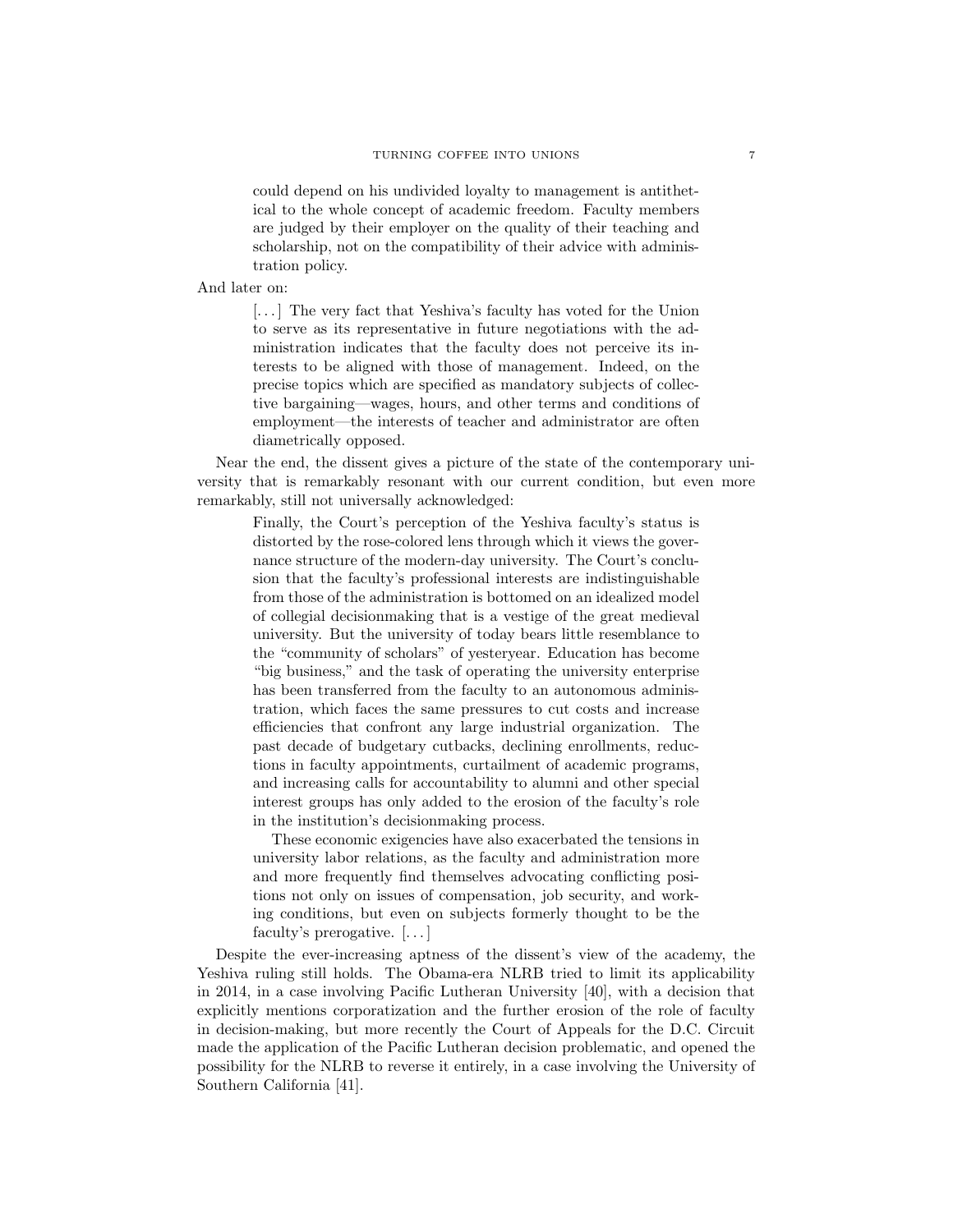The legal aspect is only part of the equation, however. Overcoming internal resistance to academic unionization is also a significant challenge. As Rebecca Kolins Givan puts it in "Acquiescent No More" [10], when discussing the passage used as an epigraph to this essay (which I will touch on again further below), "the persistent problem of a professional culture of faculty acquiescence, as Guido Marx's words demonstrate, long predated the legal denial of the faculty's collectivebargaining rights." Even if we might not see our own institutional arrangements accurately reflected in the Yeshiva decision's funhouse mirror version of academia, many of us still can't quite think of ourselves as workers, at least not the kind who unionize. As Paula M. Krebs puts it when discussing "The Faculty-Staff Divide" [16], we inhabit "a culture that encourages us to see ourselves as thinkers rather than as workers." (A particularly terrible application of the excluded middle...)

The most common version of this attitude among mathematicians, or perhaps among academics in general, might well be an allergy to engaging with such issues at all. "I just do math and don't get involved in academic politics." Collectively, one result of this attitude has been the sacrifice of our democratic voice to the convenience of avoiding responsibility, even at the cost of giving up decision-making power. This essay is an argument that one should get involved, indeed, that getting involved is essential to doing one's work responsibly, and for many academic workers, mathematicians included, might well be essential to continuing to be able to do this work at all.

But there are also more active forms of resistance to thinking of what we do as labor. We see ourselves as independent agents, who might draw salaries but are surely not "employees". We are proud that "herding cats" is often used in connection with trying to get us to do anything in concert. We see the protections of academic freedom, real or imagined, as distinguishing us from workers who can be fired for not toeing the company line. And we are at the vanguard of the modern call to love one's job, to see it as a calling that can only be diminished by engaging in the same kind of collective bargaining as a factory worker.<sup>9</sup> Is it seemly to worry about the nutritional content of the sacramental bread?

In "Down with Love: Feminist Critique and the New Ideologies of Work" [23], Kathi Weeks notes that "today management discourse seems to be obsessed with love and happiness", and draws on the work of 1970s feminist scholars to perform a remarkable critique of how the ideology of romantic love is being used "to recruit all waged workers into a more intimate relationship with work", with all the attendant benefits that this one-sided attachment brings to corporations that are under no obligation to love their workers back. As she says,

<sup>&</sup>lt;sup>9</sup>Administrations like to play on academics' sense of remoteness and specialness by making much of the idea of unions as outside entities with no expertise on issues central to our precious little world. There is a rhetorical trick here in equating the union with the supporting national organization, rather than the local, whose leaders and members are fully part of this world. There is also a sly nod to academic elitism, which relies on the historical names of unions such as the United Auto Workers, and assumes academics will react with disgust, because, after all, "we make knowledge, not cars". . . The lack of content in this argument was put into sharp relief for me when my own institution's administration "copy-pasted" this same argument when writing to faculty about GSU, which at the time was affiliated with the American Federation of Teachers and the AAUP. Arguing that these organizations have no experience with educational matters is at best bizarre. Of course, nothing is ever said about the academic experience of the boards of trustees and analogous entities that have far more power than any union could hope for.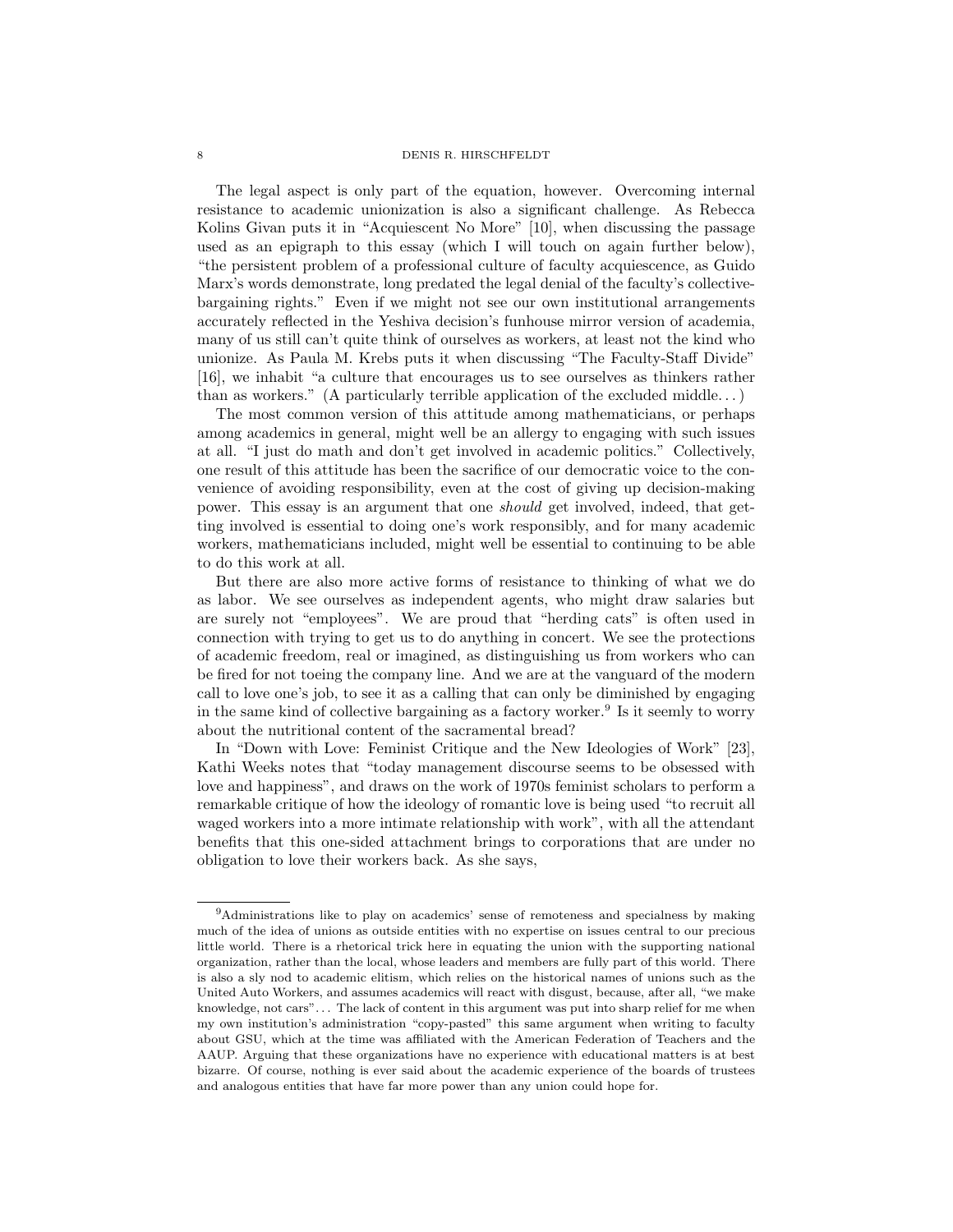more and more of workers' subjectivities become folded into and fused with their identity as workers. To configure work as the center of our identity requires a reconfiguration of the self in its relationship to work. This is facilitated by the fact that, mimicking the unbounded qualities of household care work, in the contemporary economy the borders that were once thought to separate waged work from nonwork time, spaces, practices, and relations are widely acknowledged to have broken down. Waged work and its values have thus come to dominate ever more of our time and energy.

I think many of us will see ourselves or our colleagues in this description. In a way, the rest of the world has just caught up with the academy's ethos that one's profession should be in essence a romantic attachment, and one that calls for a total commitment, even if the rest of the world has not quite yet gotten to the point of denying like some of us that what we do is even "really work" at all. This ethos also plays a part in views of graduate student worker unionization. If love is what binds us, and graduate students are "us in training", then thinking of anything they do as labor subject to collective bargaining is a category mistake, and an unseemly one at that, like suing one's parents for an allowance raise. This is also an ethos exceptionally ripe for exploitation, and even on those grounds alone we should be wary of adopting it uncritically.

I want to argue here that, more and more, this whole view is a fantasy that we can't afford ourselves,<sup>10</sup> and that also comes at far too high a cost to others. This is not to say that we cannot enjoy what we do, even love what we do, but that this enjoyment should not preclude us from seeing clearly that, whatever else we are, we are also academic laborers, part of a collective whose relationships to the institutions within which we perform this labor are not nearly as simple and secure as we might like them to be. And it should never cause us to look through the "rosecolored lens" mentioned in the Yeshiva dissent when viewing these institutions.

What I will not argue is that this is an easy perspective to come to for many of us, given the apprenticeship model of graduate education and the sheer wall of propaganda academic institutions put out into the ambient culture.<sup>11</sup> As a graduate student at Cornell in the late 1990s, my own view of academic unionization was definitely clouded by some of the misconceptions I'm talking about here. I don't really want to engage in the rhetoric of "Yeah, I used to think that, but then I grew up", but I can't deny that to some extent that is how I feel when I hear some people speak against academic unionization. I will say, though, that I'm not taking credit for anything here. It took the help of many colleagues, some whom I have gotten to know, some whom I know only through their writing, for me to change my mindset. I am grateful to them and their faith in the notion that education is a

 $10$ To be honest, I am privileged enough to have the kind of position that would likely allow me to preserve this fantasy of being an island unto myself in a big sea of love for the next couple of decades until I reach retirement age, without much personal cost, as long as I were willing to stick my fingers in my ears and not listen to any voices outside my little domain. But even this privilege is predicated on a kind of stability that might soon become a casualty of political and environmental crises.

<sup>11</sup>Some would rather call it advertising. In my native language of Portuguese, the two words are the same.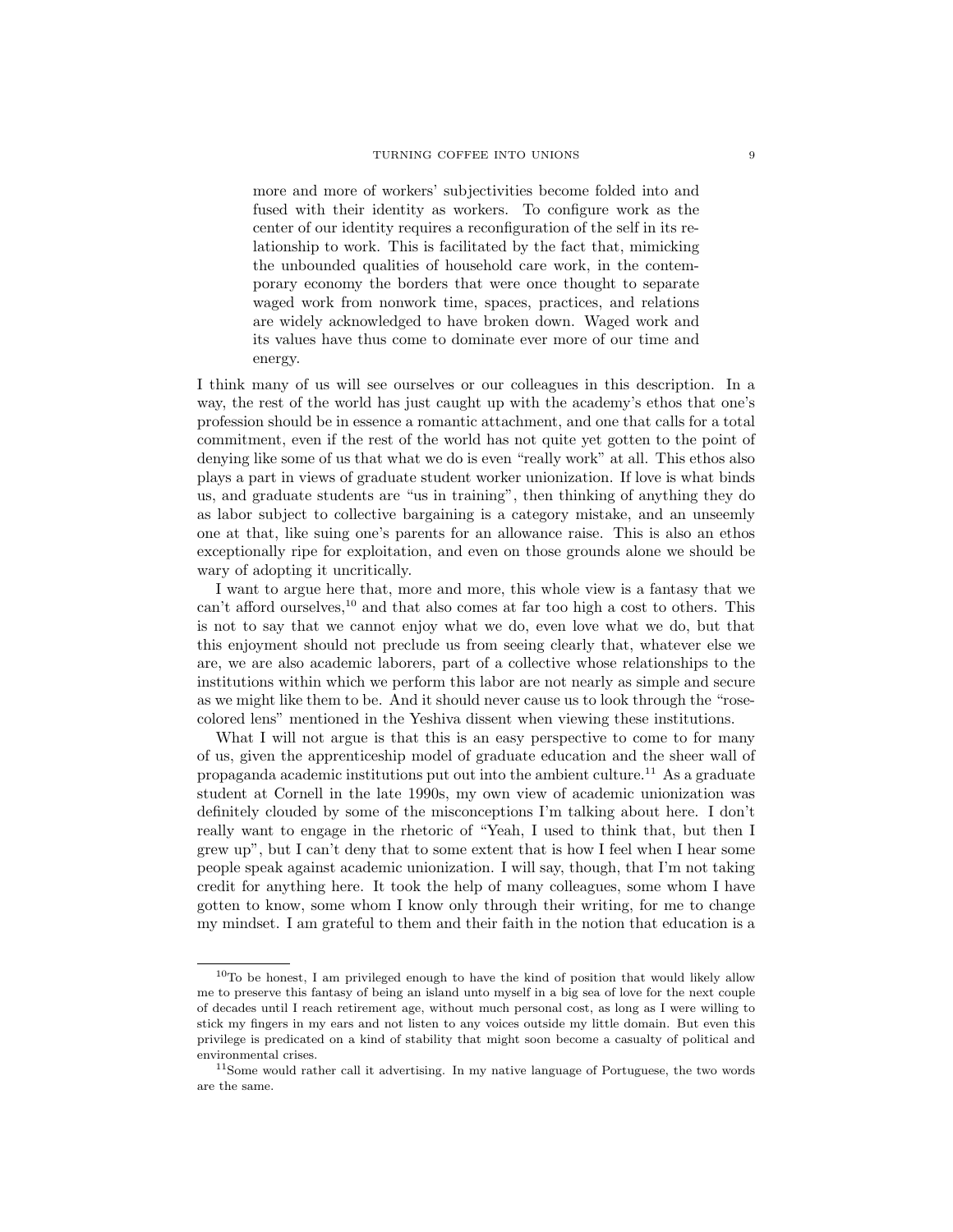process of constant engagement, and of being willing to live with the idea that the first hundred people one talks to might not listen, but the hundred-and-first might.

Even the concept of solidarity has to be learned by those with the luxury never to have had to rely on it. This fact becomes clear when colleagues in a department that feels it takes good care of its graduate students express surprise that these students would join picket lines along with those in other, less well-resourced departments, or when administrators try to drive a wedge between full-time and part-time nontenure-track faculty during contract negotiations. The epigraph to this essay is, as explained in [10, 21], from a letter by Guido Marx, an engineering professor at Stanford and member of the organizing committee for the AAUP's founding meeting, to John Dewey, who would become its first president. Marx was arguing for the inclusion of assistant professors (who at that time were in many ways contingent faculty) in the AAUP's membership. He was unsuccessful at the time, but I am glad to say that the AAUP is now open to all academics, including graduate students, in recognition of Marx's prescient belief that "our organization gains its strength for accomplishment through its numbers as well as their representative character [. . . ] If this movement is to get anywhere it should be firmly based on a philosophy of inclusiveness and cooperation and not exclusiveness."

I would also like to say something about the belief many of us have that we are fortunate to be paid to do something we would want to do anyway, and should feel nothing but gratitude and obligation towards our institutions. To the extent that we feel privileged to do what we do, it is essential to understand that our work depends on a network of labor to which we do a great disservice if we stand apart from it. The "thinkers rather than workers mentality" can "prevent us from understanding much of what makes our research, and especially our teaching, possible. We are encouraged to see the workers around us as there to make our jobs easier, rather than as fellow employees of a nonprofit corporation with its own corporate culture." [16] We also need to understand that we do this work within individual institutions and an overall academic system that have both greatly benefited from and helped create a host of inequalities. (Again, I recommend watching [30].) So any sense of gratitude we might have ought to be expressed by a commitment to stand in solidarity with those who make it possible directly, as well as those who have been hurt and disadvantaged by this process. When I call my institution on its failures to promote economic and racial justice, when I support academic and nonacademic unions at my institution, as well as student and community organizations fighting against some of the inequities that it has helped maintain, I am doing it because, not despite of how fortunate I feel to be able to make a good living proving theorems and teaching highly-engaged students.<sup>12</sup>

Academics' sense of mission can also get in its own way. At the time of the industrial action with which I opened this essay, a colleague asked whether those of us supporting the action took for granted that there was a protected right not to cross picket lines, and hence not teach in the case of a strike. They themselves did not feel they had such a right, but did feel a responsibility to students in their

 $12$ We might have something to learn here from professional athletes, who have seen the benefits of collective bargaining despite not being what one might think of as the typical kinds of workers associated with labor unions. A few days ago as I write, WNBA and NBA players, some of whom make even more money than top university administrators, went on strike not because of their own working conditions, but as a way to protest and bring attention to the police shooting of Jacob Blake in Kenosha, Wisconsin.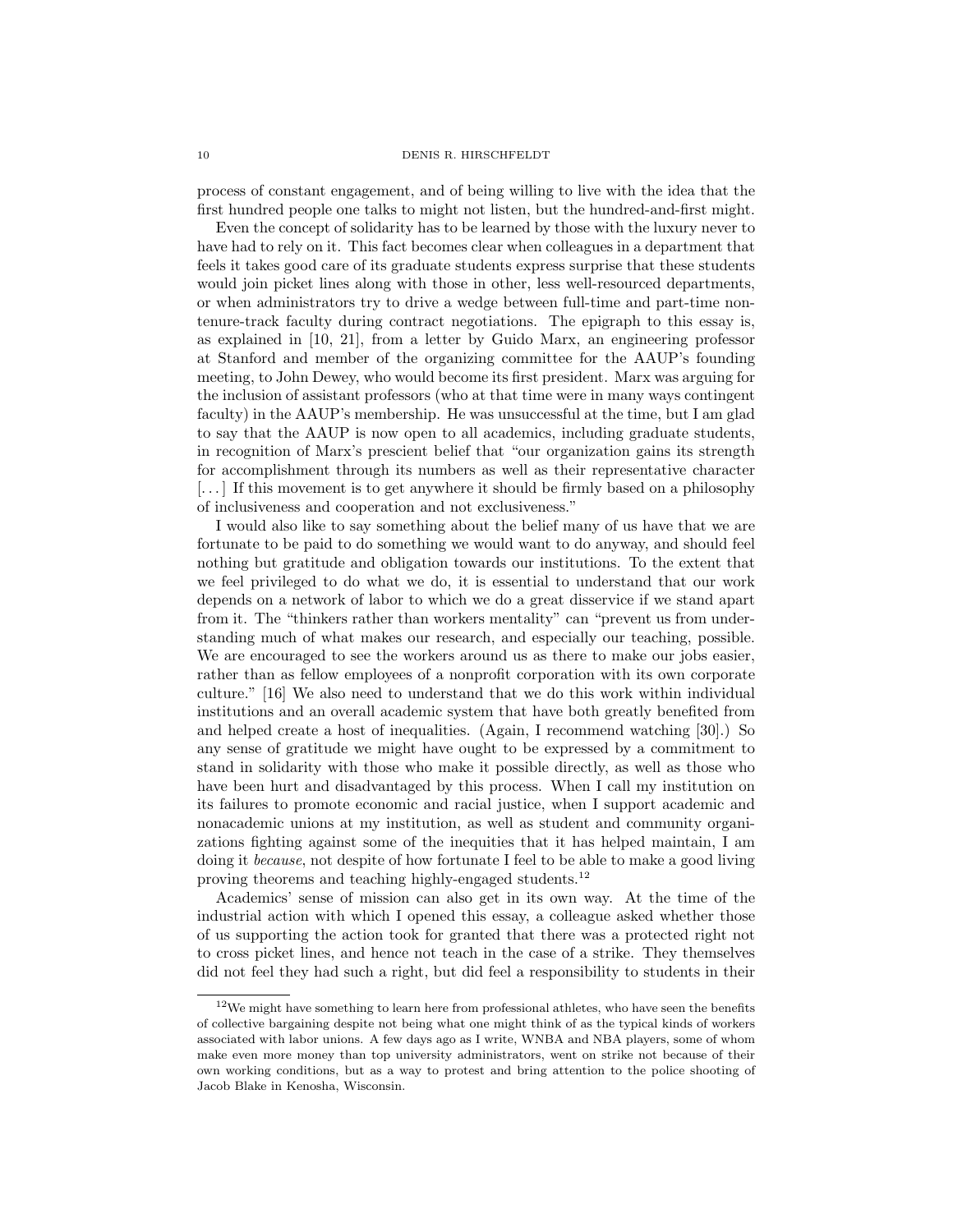classes, and indirectly to their parents. My response was to say that, in addition to the fact that even highly responsible instructors will occasionally cancel classes for reasons far less important than the right of workers to have a say in their working conditions, there are many professions that come with great responsibility to others, some greater than our own, as in the case of medical professionals, but if we are to say that this should always come before the struggle for workers' rights, and should prevent us from joining labor actions or refusing to cross picket lines, then that is the end of the labor movement. I do believe I have the right, indeed the responsibility, to do my part in the struggle for the rights of workers at my university. (I am not speaking here of my legal rights, which are complicated, but of moral ones.) But even more to the point here, instructor working conditions are student learning conditions. I have supported striking nurses at the hospital at which I get my medical care, not only because I believe in the rightness of their demands, but also because I know that many of these demands are aimed at improving patient care. I feel the same about academic unions vis- $\grave{a}$ -vis students.

All of these challenges, legal and sociological, cannot be ignored. However: Laws can be changed, and organizing toward large-scale unionization can include political action to affect legislation. (As I write, for instance, the "Protecting the Right to Organize (PRO) Act", a large-scale piece of labor reform legislation, has passed the House of Representatives.) The Yeshiva decision noted that "[t]here is no evidence that Congress has considered whether a university faculty may organize for collective bargaining under the [NLRA]." There is no reason that must remain the case. More importantly, unionization efforts do not have to depend on the NLRB and the courts. Minds can also be changed. Colleges and universities can voluntarily recognize unions, and faculty can pressure them in that direction. It is fully consistent with these institutions' stated missions, and their accountability to society in general rather than to stockholders, to do so. To think that to voluntarily recognize a union is to let an enemy into the house is a failure of the imagination, an inability to recognize the mutually beneficial nature of democratic power-sharing. Collective bargaining is inherently oppositional only when institutions are inherently exploitative. Whether academic institutions are that or not at the moment, they should certainly wish not to be.

The Yeshiva dissent clearly recognizes that what we should be talking about is a collaborative arrangement, one meant to avoid rather than create conflict. The dissent sees a basic alignment of interests, and goes on to say that "[d]ifferences of opinion and emphasis may develop, however, on exactly how to devote the institution's resources to achieve those goals. When these disagreements surface, the national labor laws contemplate their resolution through the peaceful process of collective bargaining." If an institution is not too far gone down a road that we cannot countenance, this is the right attitude. And if it is that far gone, then of course that's when we really need the legal protection of unionization. Basically, as the dissent says, when discussing an increase in collective bargaining agreements at the time, which had led to over 130,000 academic workers being unionized, "[t]he upsurge in the incidence of collective bargaining has generally been attributed to the faculty's desire to use the process as a countervailing force against increased administrative power and to ensure that the ideals of the academic community are actually practiced." Near the end of the dissent, though, comes a warning: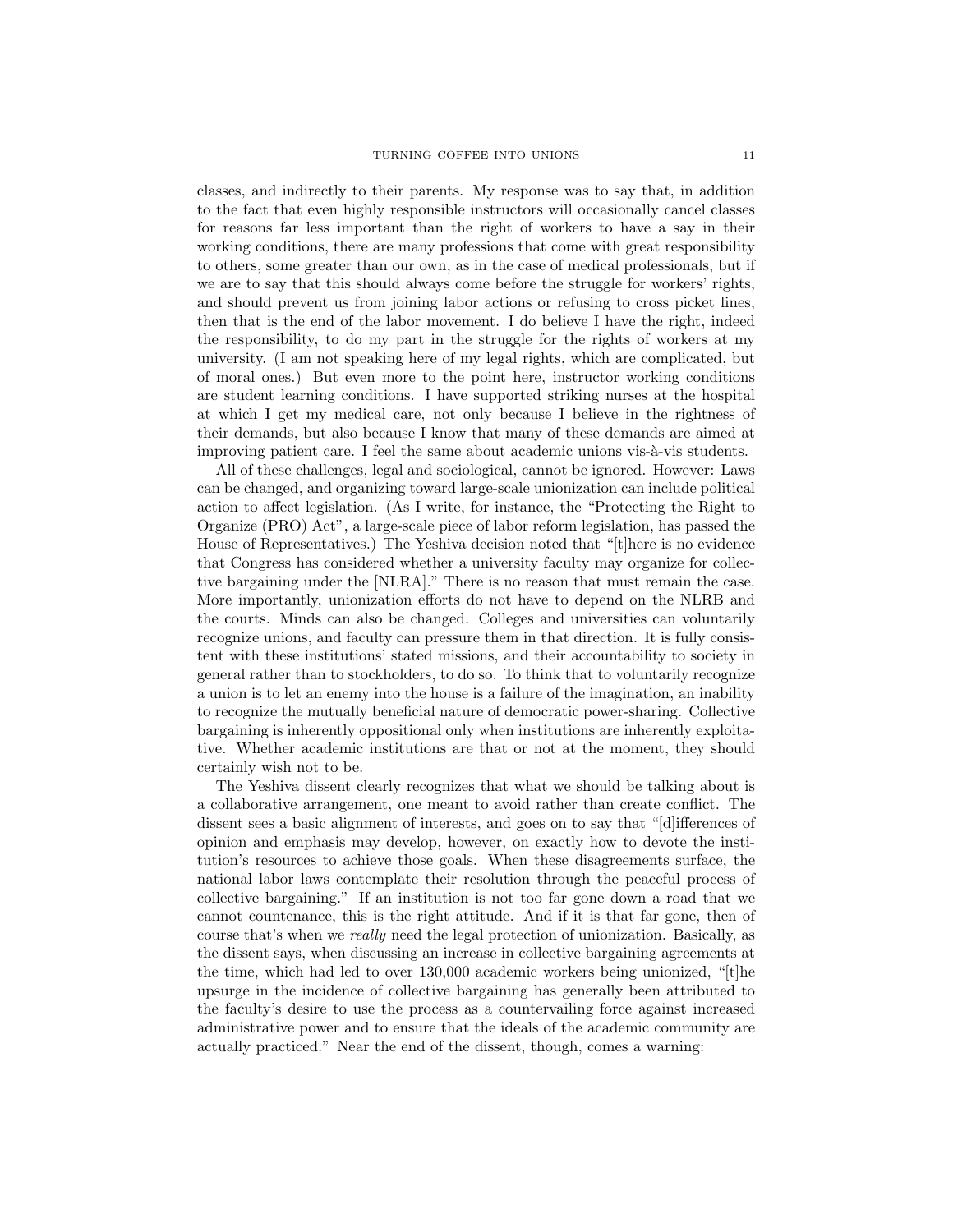Today's decision, however, threatens to eliminate much of the administration's incentive to resolve its disputes with the faculty through open discussion and mutual agreement. By its overbroad and unwarranted interpretation of the managerial exclusion, the Court denies the faculty the protections of the NLRA and, in so doing, removes whatever deterrent value the Act's availability may offer against unreasonable administrative conduct. Rather than promoting the Act's objective of funneling dissension between employers and employees into collective bargaining, the Court's decision undermines that goal and contributes to the possibility that "recurring disputes [will] fester outside the negotiation process until strikes or other forms of economic warfare occur." [The quote is from an earlier Supreme Court labor-related decision.]

In other words, collective bargaining should be in everyone's best interests. I believe that this fact holds for graduate student worker unionization, for non-tenure-track faculty unionization, for tenure-track faculty unionization, and indeed for all forms of unionization within colleges and universities. Collective bargaining is not only a way to protect individual employment rights. It is also a way to make institutions as a whole better.

It is also worth keeping in mind that organizing and collective planning can yield significant results even before they result in any kind of official recognition. At Chicago, for example, GSU has managed to do a great deal for its members, including influence institutional policies (despite our administration's refusal to even name them in communications), as well as for other organizations and causes through its solidarity actions and shows of support. Sometimes it can even be just a matter of being able to reach a large group of people with a common cause, or being able to bring enough people together to share information and counter strategies aimed at siloing different parts of an institution, or different categories of workers (as well as students and community members). Legal recognition is fundamental, as a tool and as a motivating goal, but it is not a precondition for a great deal of effectiveness, nor do we have to agree completely on the details of what we are building towards. Organizing is powerful in itself. Working things out collectively is powerful in itself.

None of this is to say that it won't require great effort to change institutional and individual minds. For reasons I will discuss below, I believe it is an effort well worth making, but it will be a struggle, no doubt. Many institutions, my own included, have fought academic unionization, especially for graduate student workers, in ways that have alienated even some faculty members who oppose it. At the same time, many other faculty members have bought the administration line entirely, even some who otherwise consider themselves aligned with the labor movement and other progressive causes. In addition to the issue of how we see ourselves and our work, there is also the effect of the entirely one-sided picture that administrations so often paint, using their control of the means of communication to do things like pass off rehashes of rehashes of texts prepared by lawyers and public relations specialists as the carefully considered personal opinions of deans, provosts, and presidents. It takes some work to learn enough to parse this kind of propaganda, but I think it is necessary work for anyone who wants to be a responsible academic citizen.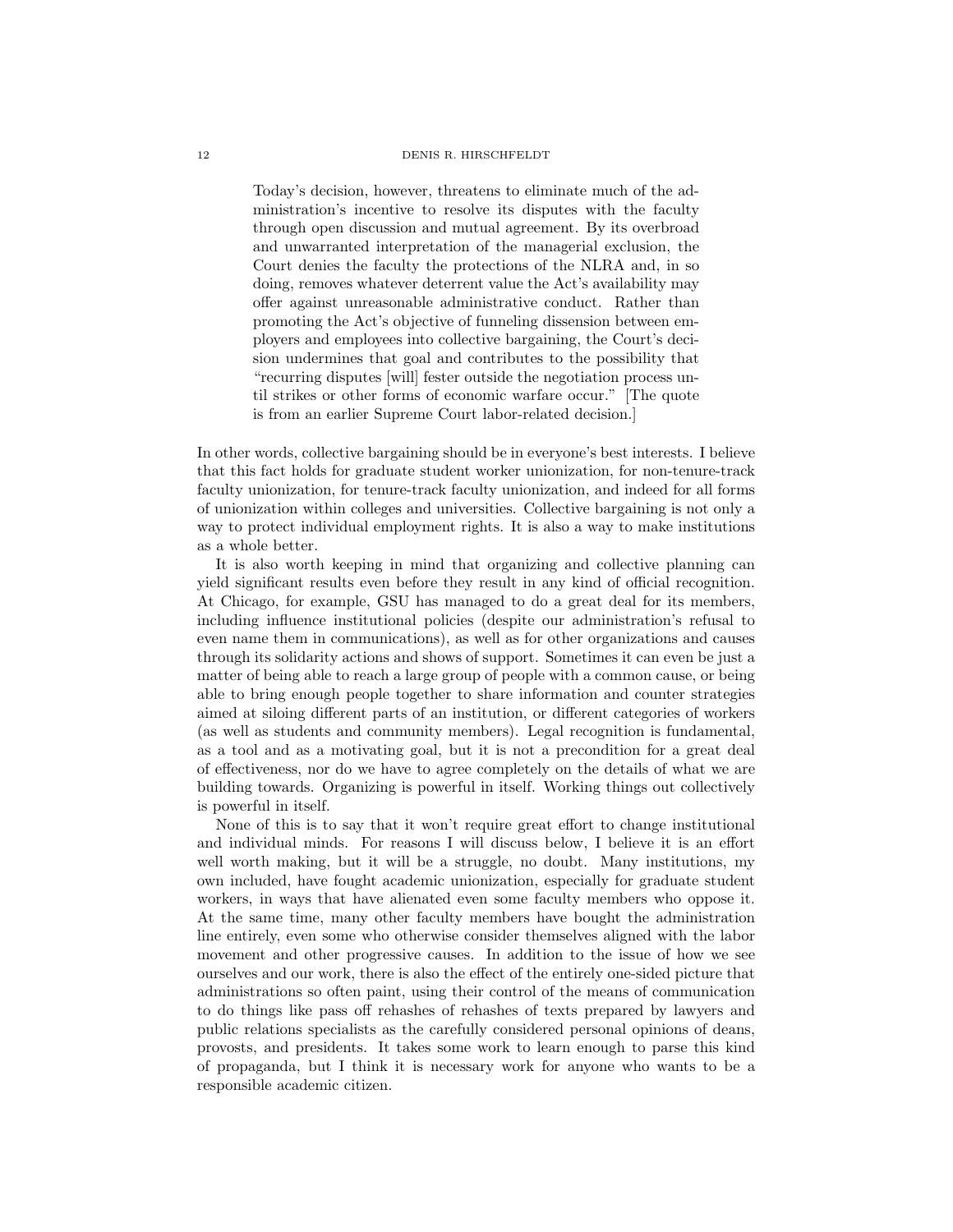Of course there are financial considerations at play in this kind of opposition by administrations, and most definitely the desire to hoard decision-making power, whether for personal gain or out of a genuine belief that "daddy knows best". But there is also an ideological consonance on the part of many academic administrations with the class that keeps the lights on. (How much of that is appeasement and how much genuine agreement is usually an open question.) And some of these administrations' responses have been so unnecessarily heavy-handed, so out of keeping with their usual political and PR savvy, that I have come to believe that not only do they want to fight organized labor, they want to be seen to fight it, by boards of trustees and other donor-class interests.<sup>13</sup>

Which brings me to the crucial context for this discussion, the contemporary academic environment that neoliberalism has wrought. Academic corporatization is an umbrella term that stands in for a variety of multifaceted but interconnected phenomena (some of which were apparently already clear to Justice Brennan when writing his Yeshiva dissent in 1980): the ascendancy of free-market thinking and human capital theory within academia, the influence of large donors, the rise in metrics and rankings, the move away from the humanities and towards areas like "big science", the bastardization of the struggle for equity and social justice into the corporate weaselspeak of so many "diversity and inclusion" programs, the view of students as customers, and so on.<sup>14</sup> It is a problematic term, not least because it often comes with a counterproductive nostalgia for a time that never was, a point I'll return to later in connection with [6]. But the term will do for this discussion. (By all means look for more nuanced views in recent work such as [5].) Especially if we keep in mind that this is a two-way street: academia is not just subject to these phenomena; it is a major generating force for them, both through the direct actions of institutions with substantial local, and in some cases national and global presence, and through its roles in ideological creation and reproduction in both scholarship and pedagogy, and in subject formation. (I am, after all, writing from the home of the Chicago Boys and their heirs.)<sup>15</sup> In this context, mathematicians and mathematics departments are in an interesting position.

Organizationally, the size and structure of many of our departments depend heavily on "service teaching". There are serious questions about the long-term sustainability of this model, especially as turf wars encouraged by a competitive, free-market approach and "butts in seats" budgeting encourage other departments to teach their own basic math courses. There is also the question of how to oppose the increased use and exploitation of adjunct faculty, if service teaching is the justification for our departments to be as they are. And the question of how to justify

<sup>&</sup>lt;sup>13</sup>See [15] for a discussion of both tactics and ideological motivations, in the particular but generalizable case of graduate student workers and the University of Chicago.

<sup>&</sup>lt;sup>14</sup>Though that last one, disturbing as it is, seems almost quaint to me by now. I feel that many institutions no longer see students even as customers, but as product. The donors are the customers.

 $^{15}\mathrm{It}$  is also important to note, that, through their tax-exempt status and extensive use of public resources, even so-called private academic institutions cannot be thought of as private entities with no inherent responsibility to the public good, a point well made by Destin Jenkins in [30]. Their exclusionary practices are thus often a form of expropriation. When they serve the interests of corporations and large donors, they then engage in a form of double expropriation, allowing what should belong to the public to be bought by those whose capital is itself generally the result of the privatization of public resources.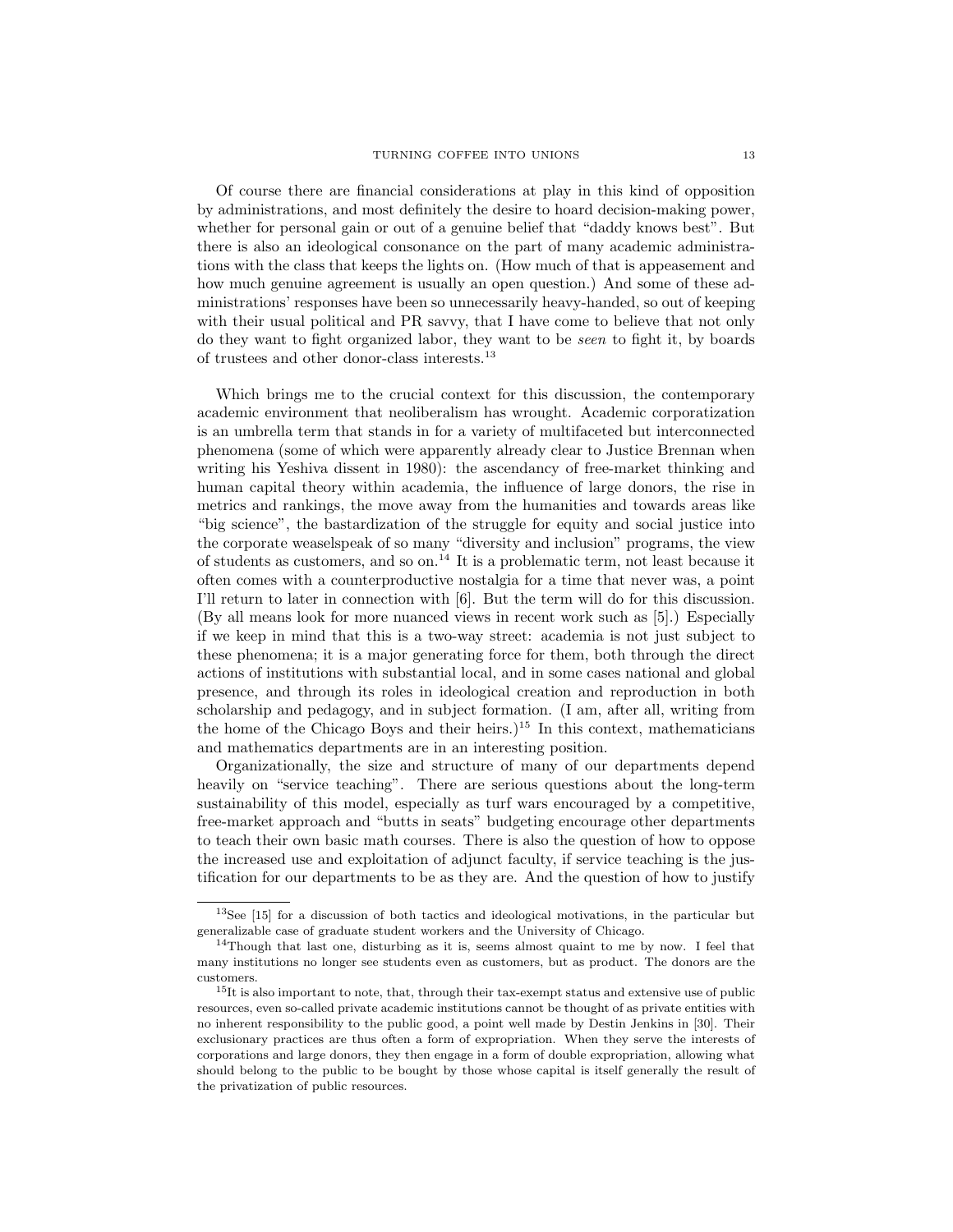and defend tenure—one of the few legally-protected bulwarks against administrative overreach that some of us still have—if it is not being used as an instrument of solidarity, and is instead increasingly becoming part of an unsustainable divide between academic haves and have-nots that threatens ultimately to swallow even the haves (see for instance  $[8]$ , and many of the articles linked to in that piece).<sup>16</sup> Intellectual and moral arguments against adjunctification, and for the protection of tenure and other safeguards against exploitation, might be doomed to failure at many institutions. These are labor issues, a couple among several in which we should seriously consider the benefits of being able to demand rather than plead.

Intellectually, I think there are several ways in which mathematicians share the position of the humanities, at least to the extent that we retain a commitment to work that falls under the rubric of "basic science". In this regard, the situation of the humanities might be a canary in the coalmine for us. When Kevin Birmingham became the first adjunct faculty member to win the Truman Capote Award for Literary Criticism, he gave an acceptance talk [4] in which he called out his tenured and tenure-track colleagues for complicity in the adjunctification of the humanities, arguing that it relies on the overproduction of PhD students. He said in that talk that "[t]he key feature of adjunctification is a form of labor-market polarization. The desirability of elite faculty positions doesn't just correlate with worsening adjunct conditions; it helps create the worsening conditions", and later that "[i]f you are a tenured (or tenure-track) faculty member teaching in a humanities department with Ph.D. candidates, you are both the instrument and the direct beneficiary of exploitation." (See also [1].) This is an important warning. Being in a field that might not be in quite such dire straits yet, and one with greater "marketability" outside the academy, should not be a cause for complacency. Indeed, the possibility that we might still be able to do something about it makes it all that more important to listen to such warnings, and to fight now for labor structures that will not pit us against each other in a desperate fight for resources made to seem scarcer than they really are by their poor distribution.

In the mid-1990s, the University of Rochester announced its "Rochester Renaissance Plan" [35], which among other things included a massive reduction in the number of math faculty and the elimination of the math graduate program. I was a graduate student at the time, and remember being heartened by a swift response not only by mathematicians but also by academics in other areas [13], who helped pressure the university into dropping that idea [36]. This kind of top-down restructuring continues to be a threat, and the economic climate as I write makes it likely that it will become increasingly common. Of course, when some institutions are being forced to close their doors entirely, "downsizing" starts to look like a reasonable compromise by comparison. But restructuring plans that are not made in collaboration with those who know the prevailing conditions on the ground, and will be the most directly affected, are almost necessarily doomed to be dismal reflections of

 $^{16}\mathrm{If}$  the protection of academic freedom and freedom of speech is a major argument for tenure, then it seems that those of us with tenure have a duty to help defend these freedoms for those who do not enjoy the same protection. This cannot be done via the kind of formal equality associated for instance with the "Chicago Principles" touted by the University of Chicago's president (and fellow mathematician) Robert Zimmer, which completely ignores differences in power and access, and can at best produce a world in which all can speak but only those in power can be heard. In this way, unionization is very much a free speech issue.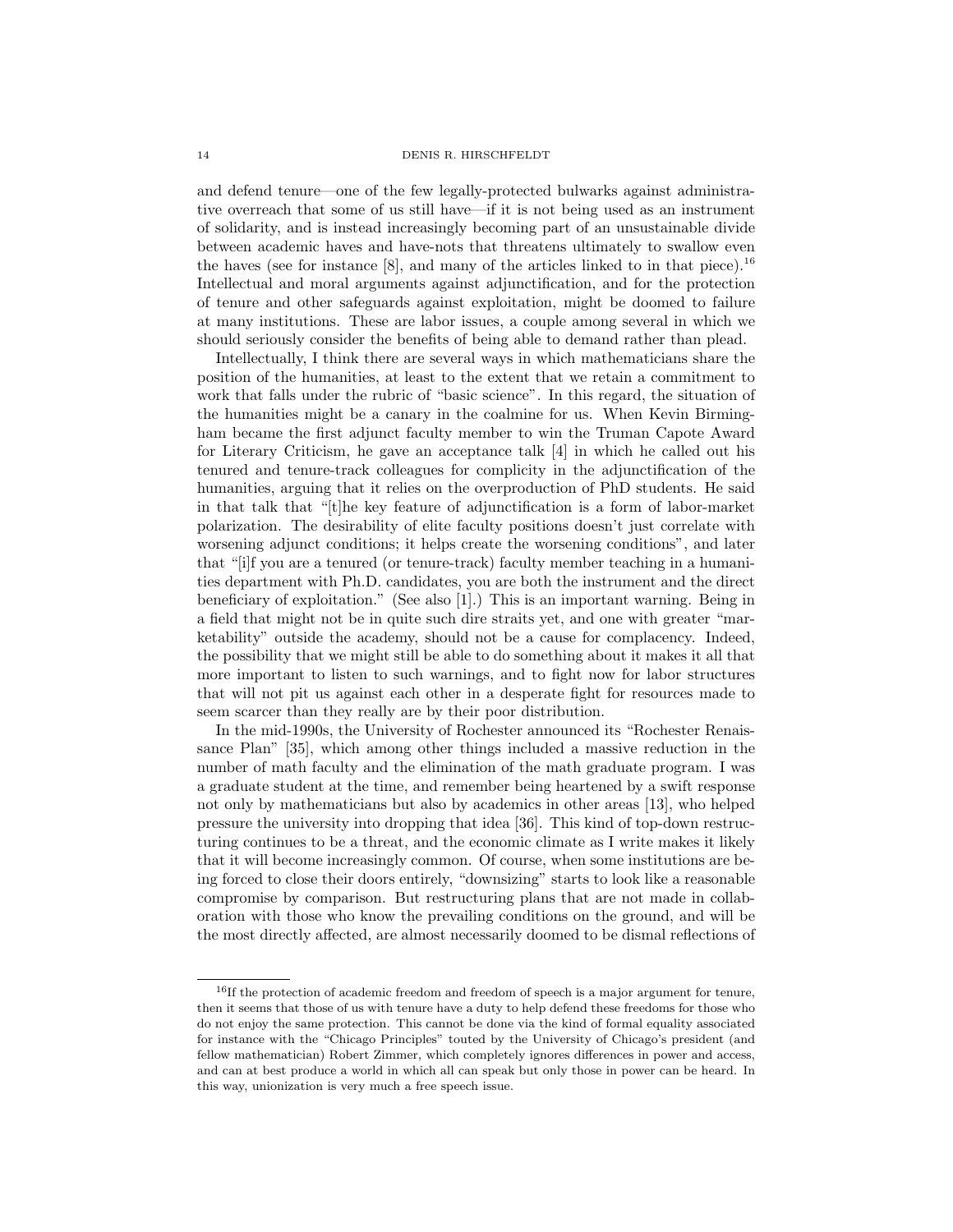blinkered thought, flexible morality, and institutional magical thinking. And given the interests at play, real collaboration needs at least a modicum of power balance.

For personal reasons, I followed some of the developments in a recent exercise in large-scale restructuring, this one at Goucher College, which closed several majors [9], including mathematics. I couldn't help thinking as I saw some of that unfold that, with the passing of a couple of decades and the different situation and visibility of a liberal arts college, responses like that in the Rochester case are likely to come only if there is not just an internal organization of academic labor, but crossinstitutional instruments of solidarity that can significantly mobilize faculty at other institutions, including more nationally visible ones. Similar thoughts about the possibilities of solidarity occurred to me locally when Chicago State University went through a financial crisis, which included all 900 of its employees receiving layoff notices in 2016, closely followed by its president leaving with a \$600,000 severance package [20]. And of course more recently, as many institutions slide into insolvency largely unmourned by wealthier ones that can see the world only in competitive terms. But it is a competition with few real winners other than the large donors who receive the return of prestige and influence for their investments, and the administrators who use parameters such as that excrescence, the U.S. News & World Report rankings, to further their careers.

On the other hand, a dissociation from the most threatened parts of the academy, and an increased alignment with applied science and engineering, carry their own questions, raised for instance by funding sources, political issues like those we have seen around climate science, and the labor arrangements of labs. Collective action is key to protecting ourselves to the extent that we remain committed to work that is not at the center of corporate interests, and to protecting our souls, so to speak, to the extent that we don't. The structures of organized labor are not the only forms of collective action we need to engage in, but they can form a major part of that effort, even its center if done on a large enough scale.

At the same time, in some institutions at least, mathematicians might be in a reasonable position to resist some of the more noxious effects of corporatization, and hence might well have a responsibility to do so, because we are not as dependent on precarious labor and outside funding as lab scientists, or as under duress as those in the humanities. Perhaps there is a kind of rough analogy that can be drawn between academic corporatization and gentrification. In both cases one could use a positive phrase like "economic development", and certainly we shouldn't disregard the significant marshaling of resources that absolutely crucial areas of research and teaching such as climate science require.<sup>17</sup> One can make similar arguments about the needs of cities, but development can be done carefully and thoughtfully, and in particular it can be done with explicit, legally-enforced power-sharing, via instruments such as rent control and community benefits agreements. Indeed, the real engagement with community needs represented by such instruments seems to me a precondition to avoiding disaster. Labor unions can fulfill the same kind of legally-protected power-sharing role in the academy. In this analogy, mathematics departments and mathematicians might be a bit like higher-income members of communities undergoing gentrification. We see ourselves as neither gentrifiers nor

 $17$ On what it will take for academic institutions to respond in a responsible manner to climate change, including the role of unions and coordinated action between them, see Izabella Laba's clear-eyed and moving contribution to this volume, posted online at [17].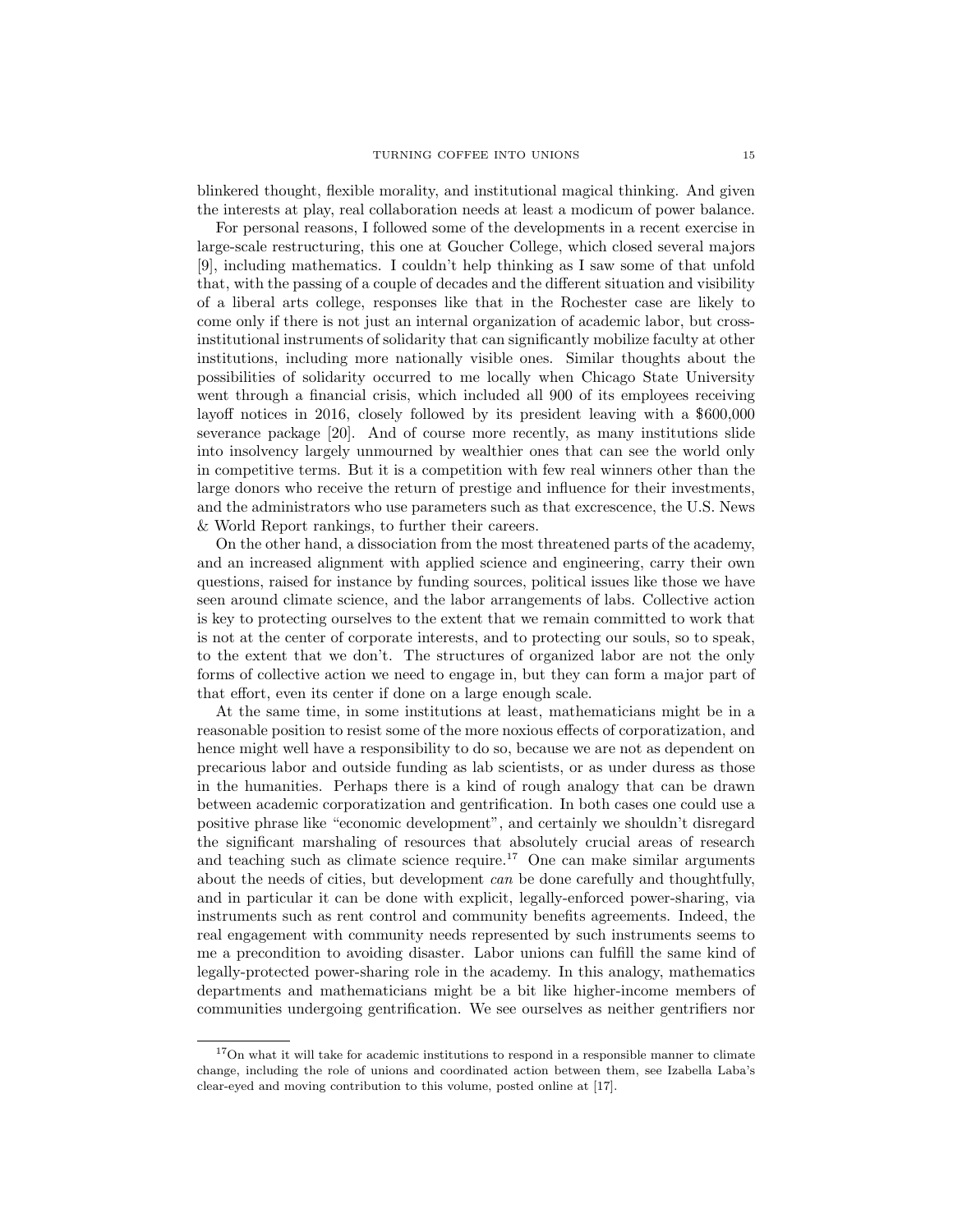gentrified against, for now. Then some questions arise: What are the responsibilities of those who are not being displaced to those who are? How sure are they that they will remain in that position, and what compromises will that involve? Even if all goes well, will the resulting environment be one they want to live in?

But why not pursue collective action through existing means, formal ones like organs of faculty governance, or informal ones like lobbying through department chairs, ad hoc meetings with administrators, petitions, and so on? And for those for whom recognized academic unions are already an existing means, like faculty at some public institutions, why put in the effort to strengthen them, and make them part of a broader, intra- and interinstitutional solidarity movement? The moment we find ourselves in as I write might have something to teach us here.

A lesson of the pandemic: Things are fine until they're not,  $n^2 + n + 41$  is always prime until it isn't, and the cost of not being prepared can be staggering. This is true at the individual level, and all the more so at the communal one. Asking why someone without major grievances would want to unionize is like asking why a healthy person would want to get health insurance. But no, it isn't. It's like asking why a healthy person would want to have a robust public health system.

A second lesson of the pandemic: When things go wrong, current institutional structures will not save us. The extent to which faculty governance has eroded at most institutions has been placed in stark relief by the lack of democratic faculty participation in planning for teaching and research during this emergency. I'm not talking here about having some faculty presence in committees with no ultimate decision power. I'm talking about the call made in the AAUP's "Principles of Academic Governance during the COVID-19 Pandemic" [33] to "honor the faculty's decision-making responsibility for academic and faculty personnel matters as the most effective means of weathering the current crisis", and the reminder that, in well-functioning institutions, "[n]o important institutional decision should be made unilaterally by administrations or governing boards." At the University of Chicago, for example, as I write the elected Council of the University Senate, which according to the university's statutes [34] is "the supreme academic body of the University" has not been called to vote on any aspect of the teaching model to be adopted in the Autumn of 2020. I am well aware that at other institutions, faculty participation in decision-making on this issue has been even less than at Chicago. It should be clear that, especially when it comes to matters where the financial interest is likely to outweigh the academic one, we cannot rely on informal influence, nor unfortunately on formal organs of faculty governance, as much as I am still willing to fight for this possibly outdated notion,<sup>18</sup> for similar forms of institutional democratization, and for cross-institutional initiatives like the COVID-19 Statement of Academic Solidarity  $[27]$ . To have a voice, we need real power. We need union power.<sup>19</sup>

<sup>&</sup>lt;sup>18</sup>Some of what I say about the empty shell that faculty governance has become at many institutions comes from the experience of having served a couple of stints on the Council of the University Senate.

<sup>19</sup>Sara Matthiesen's "How to Stop the Cuts" [18] has several examples of recent collective action by academics that has had real positive effects. See also [24] for an extended discussion of the case of Rutgers. I can add the example of the University of Chicago's non-tenure track faculty union, which negotiated a contract with significant improvements to its members' working conditions in 2018. The negotiations were long, and involved the possibility of a strike. Our AAUP chapter wrote a public letter in support of these colleagues as they prepared to make the exceptionally difficult decision of authorizing a strike, and organized within departments to obtain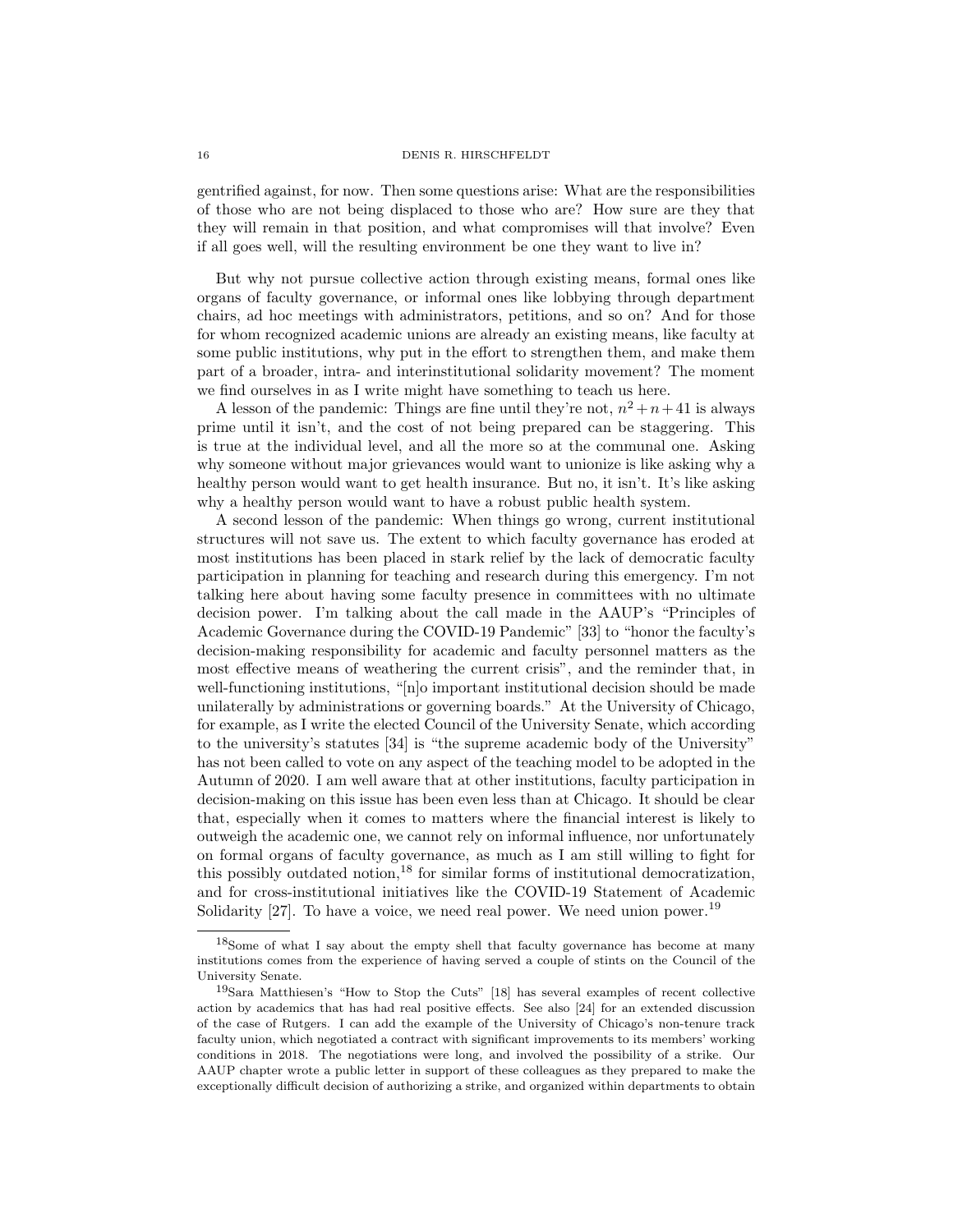And so a third lesson of the pandemic: To riff on Churchill, collective solutions are the worst solutions to our problems except for all of those others that have been tried. Organized collective action should not be entered into thoughtlessly. As much as we might decry those who fail to participate, we have to keep in mind that there is often a solid history behind their distrust of the collective. The purpose of unions is to check power with power, so if they are working correctly, they will be powerful. And power doesn't only corrupt, it corrodes. The work to keep this from happening is endless, but the alternative is this great perversion of the idea of individual freedom that animates the maskless libertarians of the current moment, whose actual freedom extends exactly as far as those who wield real power want it to. That their horror of being told what to do has a history does not mean that it isn't hugely self-defeating, as well of course as all-of-us-defeating. If the day ever comes that we have a full faculty union at my university, I will celebrate that evening, and show up the next day ready to fight to make sure the union is and remains democratic, transparent, accountable, and committed to the greater good. Hay gobierno? Soy Contra! But opposition can still be constructive when the balance of power has not shifted so far as to be not only out of reach, but even out of sight. In a union I would have a vote, but I think I would have more luck finding out the formula for Coca-Cola than just trying to learn what goes on at the meetings of my university's Board of Trustees, let alone affecting any of their decisions.

As wary as I am of the rhetorical trick wherein one presents a caricature of others' arguments and then proceeds to destroy them like an action hero in a choreographed fight, I think there is value in going through some other possible responses to corporatization, in very broad strokes, and responding to them in turn.

One, of course, is to see it as generally a good thing, to think that the academy needs to be more like the business world anyway, let the free market work its magic, etc. That world-view might be a little too far from my own for me to engage without writing a whole other essay, but I'll say that it's a miserable tautology to assume that a system is working because it does well by those who "deserve it most", where the latter are defined exactly as those who have become successful under the system. (A particularly salient point for a field like mathematics that is so implicated in the reproduction of the myth of meritocracy.) Brazilian writer Luis Fernando Veríssimo has an essay [22] in which, speaking about neoliberalism, he tells the story of a particular kind of dolphin that has become well-known for saving people from drowning by pushing them towards the shore. There is a theory, he says, that these dolphins just like to push people. Some of them get pushed towards the shore, some away from it. But no one gets to hear the version of the drowned.

There are also those who deny, explicitly or implicitly, that these things are happening, at least at their own institutions. If that is really the case, then congratulations. But even then I would ask: What safeguards are in place to prevent

over 200 tenured and tenure-track faculty signatures. This effort was nothing compared to the enormous work put in by the union's negotiating team and other organizers, but an important aspect of solidarity is that every little bit helps, and focusing mainly on showy, heroic actions is ultimately counterproductive.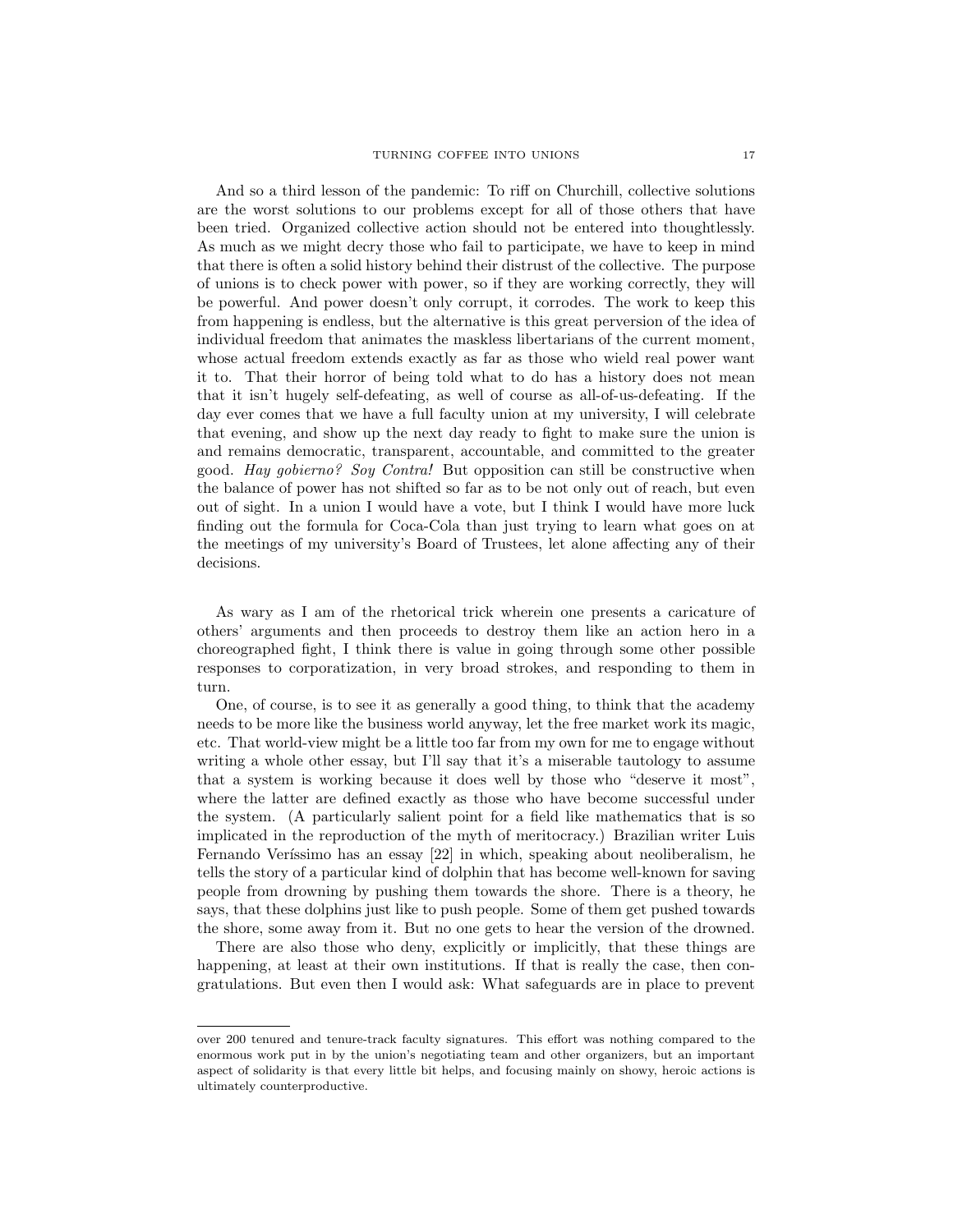it from happening in the future? What mechanisms of solidarity with other institutions are being established? It's not exactly wise to say everything is fine because it's just my next-door neighbor's house that is on fire.

Another response is that, whatever we think of it, corporatization is an inevitability that we need to learn to work within rather than try to resist. As mentioned above, probably the most common version of this response is implicit, through keeping one's nose down and not worrying about anything beyond one's own work. Similar in effect is the position that things are too far gone for anything to make a difference. I think that much of what I'm saying in this essay is that there is still much that we can do, and that fighting for changes, however small they might seem individually, is both an obligation and an exercise in self-interest. Especially because whether or not things can get better, they can definitely get worse. (See for instance [2].)

Even the most cynical versions of this perspective tend to come with moral self-justifications and all their typical attending contradictions. I found it rather interesting to hear of an account from someone in the lab sciences of some of their colleagues' reasons for opposing a graduate student worker union, which included both the belief that graduate students in the lab sciences are richly rewarded, so that they have no grounds for complaint, and the knowledge that many lab leaders are asking too much of their students and should be worried about external oversight.<sup>20</sup> (But of course, it's all in the name of science. . . )

I have much greater sympathy for those who choose to operate within the existing framework by using informal power channels to work on others' behalf, or in the collective interest. (I'll say something about more formal means below.) To some extent, this is necessary work even within highly functional organizations, given that a perfectly flat power structure is something of a point at infinity. An overreliance on it is dangerous, however. For example, I suspect that there are many politically savvy departments that have found ways to improve the conditions of their graduate students beyond those of others at the same institutions through backroom negotiations. But I am not ready to give up on democratic institutions and transparency, or accept the distortions and inequities that this informal approach creates. Fostering internal competition for resources, some of which have been made artificially scarce, is a key strategy of the corporate power structure. And it's dangerous to feed the monster in the hope that it will never turn against us. That's just not how monsters work.

Nor should we acquiesce to the paternalism of administrators who demand our trust that they have our best interests at heart, and quickly become offended when we question the wisdom of blind trust. It is often difficult to read this offense as anything other than strategy, when they must know full well that, by giving up our right to share in the decision-making, we are extending our trust not only to them, but to all of their as-yet-unknown successors.

There are also those who see taking care of oneself or one's immediate community as a form of resistance. I do have some sympathy for this idea too. One version of it

<sup>20</sup>The idea, so beloved of private university administrators, that unions will drive wedges between graduate students and their advisors is generally drivel. If anything, a graduate student worker union would be a welcome ally in advocating for my students in areas over which I have no direct influence. I will say, however, that there are advisors out there who are right to be worried about the increased protections against exploitation and harassment that unions can bring. These, of course, are advisors we would be well rid of.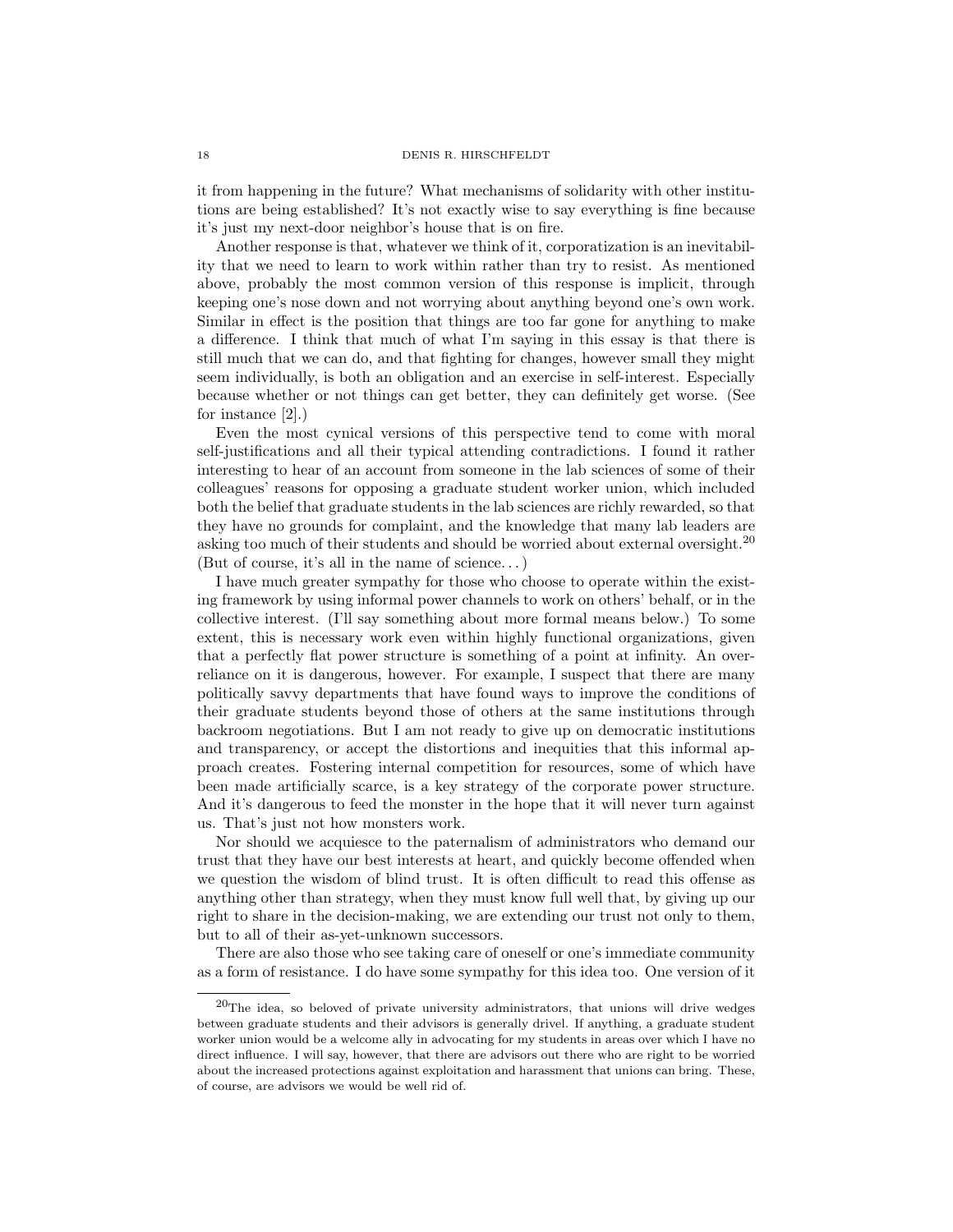can be found in Maggie Berg and Barbara K. Seeber's The Slow Professor [3], which advocates adopting principles of the Slow movement (probably most famous in its Slow Food form) as a form of resistance to the demands for increased speed and efficiency in the academy. Although there is much in that book I agree with, I was struck by the lack of discussion of demands on our time and energy placed not by corporatized interests themselves, but by the need to stand with those who are most affected by these interests. This is also labor that tends to fall disproportionately on women and people of color, all the more so in a field like math with its deep gender and racial imbalances. The kind of slowdown through collective and institutional action advocated by Izabella Laba in [17] seems to me a much better version, and as noted near the end of that piece, unions have an important role to play here.

I see a similar problem in the way that the influential idea of being "in but not of" an institution, from the chapter on "The University and the Undercommons" in Stefano Harney and Fred Moten's The Undercommons: Fugitive Planning & Black Study [11], to "disappear" into the underground" of the university, can be taken as permission to check out. I think of the work I do in criticizing, protesting, and organizing against some of the policies of the University of Chicago's administration as part of my service to the university. I mean that quite unironically. It might not be serving "the University" if we define it as coterminous with its official version, or its current policies and practices, but this work is meant to serve a different university, a potential one that I am happy to be of, not just in.

Even the more "traditional" academic service I do, sitting on various committees and such, is something I try to do with that university in mind. I should make sure to reinforce here that I think of responsible, thoughtful work undertaken as a committee member, department chair, or even a higher-level administrator as potentially a "yes and" thing. It is definitely true that much of this work helps to buttress problematic structures, but that is one major reason that I want it to happen in a context in which there are other structures in place to help fix these problems. So, for instance, I will serve on my department's graduate admissions committee regardless, but I would be happier doing so if I knew that our incoming students were entering a university where they could be part of a recognized union with the ability to negotiate with the university administration in ways that I, or even my department as a whole, cannot, for example when it come to issues related to health benefits. I would be even happier if the academic labor system many of them will continue to inhabit after graduating were a more humane and equitable one, protected by real power-sharing and solidarity among democratized institutions. And while this kind of service work can certainly help if it is done with the right goals in mind (which is not possible for all positions, unfortunately), it is not enough, for similar structural reasons that make organs of faculty governance not enough.

A final response I want to consider is the one that holds that the way to resist corporatization is to resist everything that comes with it, including reactions to it like unionization. I have talked to academics who see efforts at academic unionization as something that creates, rather than responds to, the transformation of education and research into a business. All I can say there is that I think that the corporatization ship has long since sailed, and that this is exactly the wrong way around. Can one really look an adjunct trying to cobble together a living out of several part-time positions with no benefits in the eye and say that it is their desire to improve academic labor structures that is sullying the beautifully pure and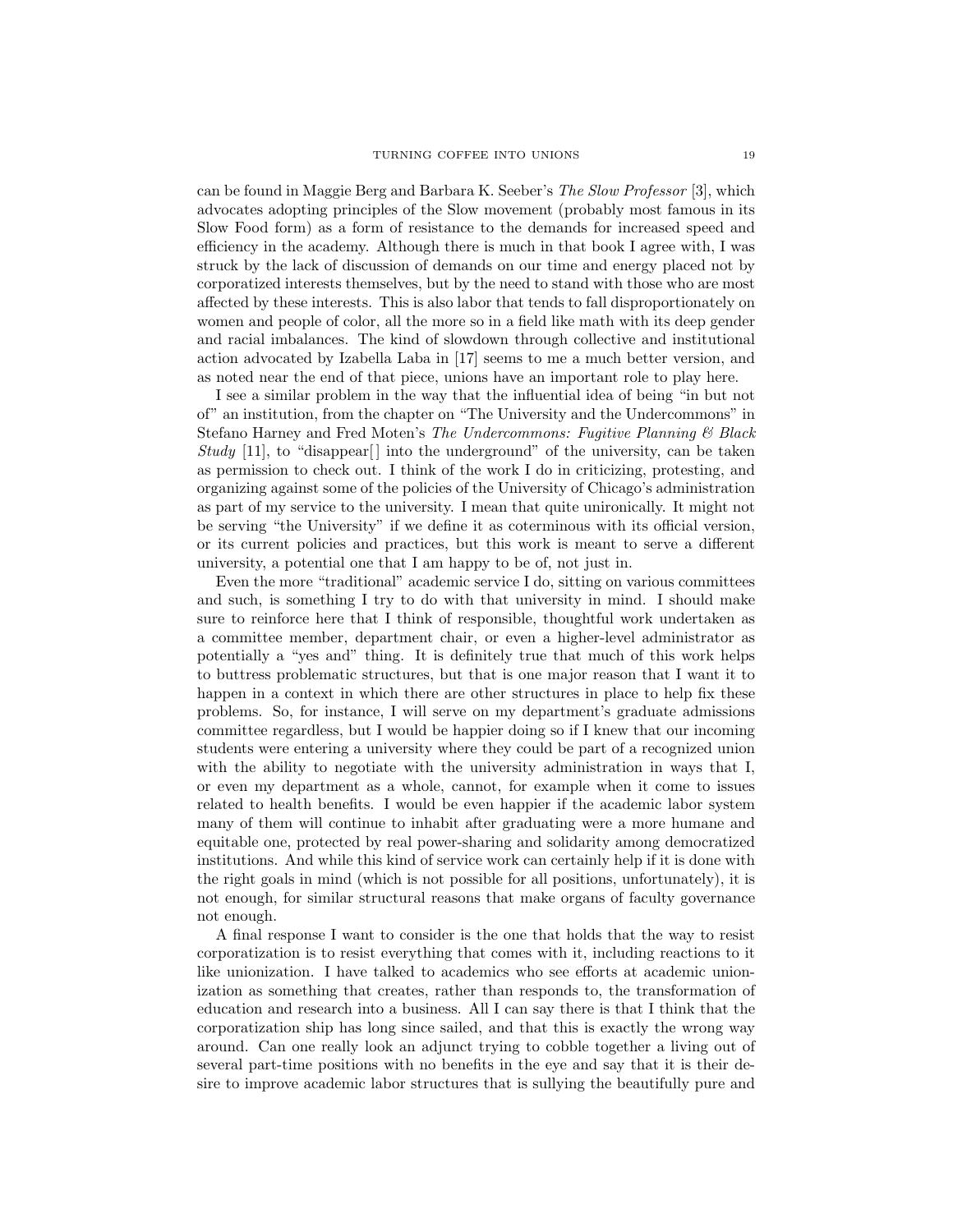abstract world of the ivory tower? Or can one deny the relevance of that adjunct's working conditions because they are not working in one's particular institution or department (yet)?

This perspective reminds me of the situation in which those who want to address issues such as racism, sexism, homophobia, and transphobia in the arts, or the academy, or any number of other settings are accused of wanting to "politicize" things that were somehow beautiful and pure and blessedly unworldly. This kind of argument might be out of favor at the moment, as individuals and organizations are forced to confront one of the many truths that the Me Too Movement and Black Lives Matter have put in front of us, that the "neutral" position is one of the most politically-charged of all. But it will return, and it will find new places to deploy itself.

A particular feature of this last perspective is a preservationism based on the image of a past in which the academy was a highly functional community of scholars. There are others who, while believing that there is little or nothing left of this past to preserve, nevertheless see a return to it as the ideal towards which our reformist work should be directed. But those who would live in Xanadu always imagine themselves the Khan, never a servant. I hope it is no longer controversial to point out the general idea that the "good old days" were good for very few. Even if there are aspects of how colleges and universities used to function that we would like to recapture, a naive regress, even if it were possible, would get us nowhere near where we need to be. We need a way forward that minimizes the harm done by our individual inabilities to see much beyond our own interests. To me, a promising direction is pointed to by broadly collective organizations like the UChicago Labor Council, which brings together officers, stewards, and members of various university and university-related labor unions, academic and nonacademic alike, as well as other solidary groups, including student and community organizations. The aims of the council include mutual support, knowledge-sharing, the coordination of efforts, and visibility. Particularly important is its underlying premise that there is common cause between workers of various kinds at the university and beyond, as well as those affected by its policies.

I would also like to highlight the case of Rutgers University, as outlined by Todd Wolfson, president of the Rutgers AAUP-AFT Executive Council, in his recent interview [24] with Astra Taylor, where he describes an expansive and ambitious kind of coalition-building, and an organizing framework known as Bargaining for the Common Good [26]. I am very glad that this interview was published before I had completed revisions to this essay, so that I could cite it and note that Wolfson discusses many of the issues I've touched on here, with the concrete details of a particular multi-campus institution's realities, making a compelling case for a broad form of solidarity within the context of academic labor organizing.

In "Critical University Studies and the Crisis Consensus" [6], Abigail Boggs and Nick Mitchell point out that critics of academia of all political stripes agree that academia is in crisis (and this pre-pandemic...). They say that

[t]he crisis consensus is a mainstay of political ideology that functions with particular ardor in higher education, where it pivots on the invocation of the university as a good in itself, as an institution defined ultimately by the progressive nature at its core. The crisis consensus thereby settles in advance the constitutive problems and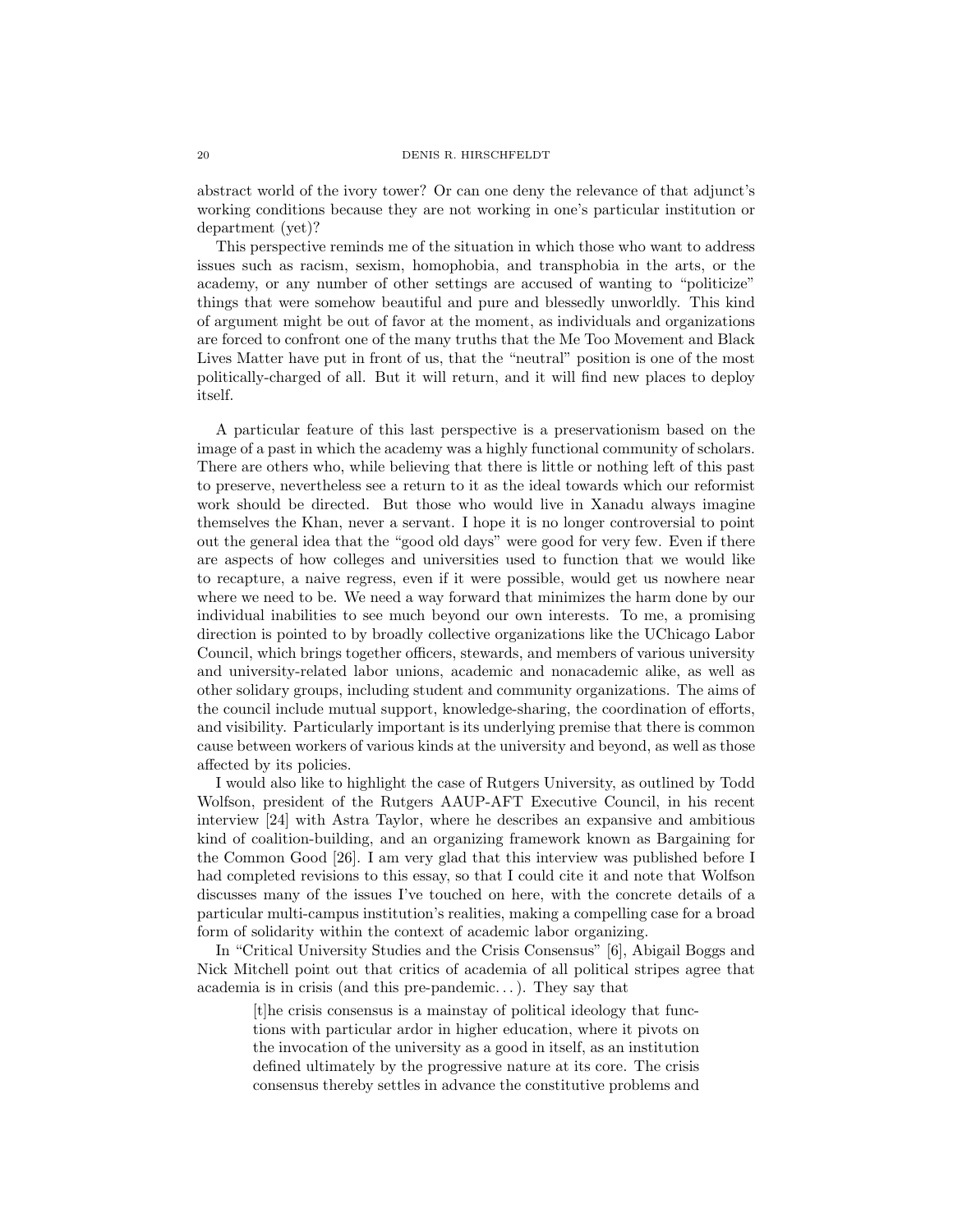paradoxes—to say nothing of the forms of real expropriation and violence—that continue to constitute the university as such.

Later, talking about the field of Critical University Studies specifically, they further point out that this work has too often made the crisis consensus normative, and that this consensus itself is "normed, often silently, by an analytical predisposition toward rescue and restoration."

There are a couple of vague thoughts I have had a for a while, which crystallized when I read their analysis. One is that this predisposition is particularly relevant to unionization because the "good old days" that many critics of present-day academic institutions long for did not have academic unions as an important constituent part, or to the extent that they did, these unions' contributions have been largely forgotten. Unionization as a way forward may not appeal to those who would rather move back in time. Even with the best intentions, the desire to revisit a mythical past (which in reality was worse than the current moment in several aspects) can serve to bolster the status quo by undermining institutions like academic labor unions, especially in their role within a new labor movement.

The other thing that particularly struck me while reading [6] is just how clearly right its perspective appears to be to the people I interact with in settings like the Labor Council and other organizations that involve people whose relationships to the university are very different from that of tenured faculty. Community organizations in particular have the memory that whatever good old days there might have been within the academy were bought at a great cost to many outside it (and, of course, to many within it). To give just one example of how this process has worked, the Reparations at UChicago Working Group (see [14]) has built a case based not only on the original founding gift to the university from capital gained at the expense of enslaved people, but also on a long history of complicity with racist practices extending well beyond its early days. Of course, it's possible to separate an institution's internal and external practices, faculty can be teaching responsibly even when their institution behaves irresponsibly, camels do sometimes pass through the eyes of needles, but it's an iffy proposition. Particularly so for those who devote significant labor to institution-building, who then take on a responsibility for the actions of the institutions they help build, and deserve a real say in those actions, even outside their particular spheres. It might be a strange idea to some that helping to build up a mathematics program, say, confers both a duty and a right to play a part in determining the overall practices of the institution within which it exists, but it should be a powerfully motivating one if we are willing to engage with it seriously.

One doesn't have to agree with the specific diagnoses or demands of organizations that bring a critical eye to the practices of colleges and universities to find their perspectives important, $2<sup>1</sup>$  to see the benefits of having a broader array of voices at the table, or to want to work toward a more democratic future, indeed, one in which we ourselves can have a greater say. It does require us to talk to each other, to negotiate alliances, and not to think of our institutions as the only sources

 $^{21}$ In fact, these organizations often disagree with each other, which is of course very healthy. When these disagreements happen, however, universities often seek those whose positions are most closely aligned with institutional interests, and market their voices as the predominant "will of the people". My point here is not that university administrations are unique in amplifying only the voices they agree with, but that on many issues, they are currently the only ones with a sufficient loud amplifier to be heard above the ambient noise.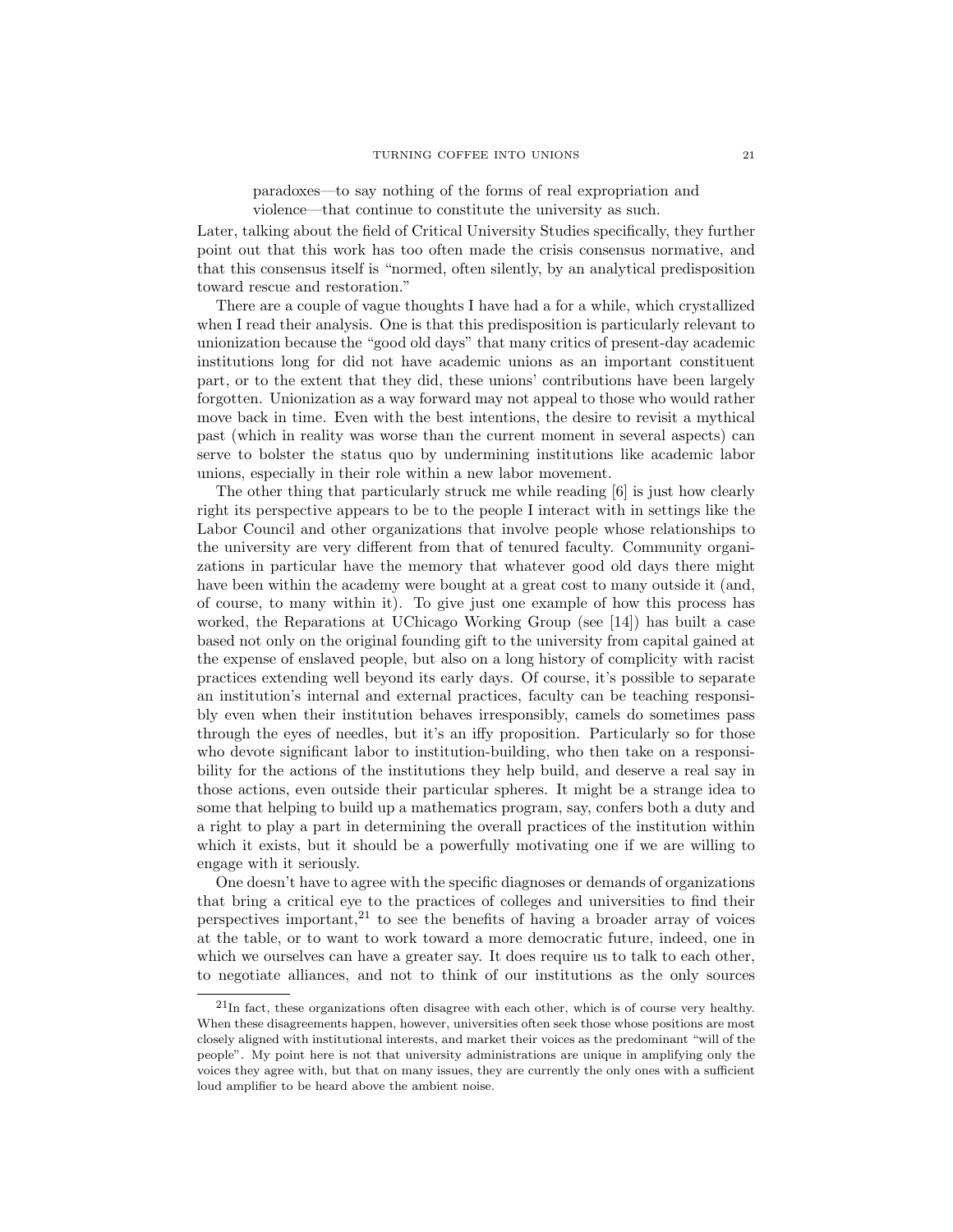of possible solutions. It also requires us to educate ourselves about organizing strategies, to understand processes like power mapping (see [18]), perhaps to put into real practice what is sometimes an empty commonplace and learn from our students. And it does raise the distinct possibility that we ourselves will be called to account for some of our own practices, will be made uncomfortable, and will not be able to remain in our carefully carved-out niches in the status quo. None of these are drawbacks.

Some of what I've said above might sound dismal and depressing. I know there are those who see as dismal in itself any analysis of academic life that describes it as at least in part a system of power relationships. To me, it's only the same kind of acknowledgment of reality that architects and engineers must face when building on difficult terrain. I began this essay with a sense of possibility, and I want to end that way as well. It's not easy to keep that spirit up, particularly so at this time in which I'm writing, but I don't think we have the option to give up. It's once again time to do the Hokey Pokey while walking in a circle.

Labor unions are a tool, not an end in themselves. They are not the only collectivities we need to build on and around campuses, and they certainly should not be a way for us to abdicate our responsibilities to an organization. As I said before, unions have suffered from many corrupting and corroding forces, and a 21st century labor movement requires constant participation and vigilance, in all directions. We need to ensure that unions work in our interest and that of the common good, and we need to fight institutional reactions, including ones deliberately designed to cause damage and blame it on unions. For instance, it is a central part of universities' union-busting playbook to try to portray graduate student worker unions and non-tenure-track faculty unions as oppositional to tenured faculty. It is particularly important to resist this trope, which is part of the overall corporate strategy of turning workers against each other.

So yes, labor unions are a tool, but they are a crucial one. We need institutions with real power, to demand and decide, not merely to request and advise, and to help set the agenda in the first place, so that our decisions are not merely symbolic. We also need collective resources and organizational infrastructure. It is very difficult to conduct productive negotiations when one set of participants has an array of resources, including the services of dedicated professionals, while another has to rely entirely on a small group of volunteers whose energy might disappear at any moment. The floors of the academy are littered with noble causes dropped as soon as the two or three people leading the charge found themselves faced with too many other, more pressing demands. Meanwhile, an institution's lawyers or PR staff will never give up on an issue because classes have started and they have a pile of homework to grade.

More than anything, though, we need solidarity. This is not an empty word; it's a real, day-by-day, lived thing. It's a matter of showing up, of doing the work, of supporting each other, of organizing and re-organizing and negotiating, but never losing track of what we can build together. Of believing, for example, that through collective action we can flatten the income distribution of academic and nonacademic workers within and across institutions, and that doing so will produce a better environment for all of us. It's a matter of using whatever power we might have, and of joining forces to amplify this power. As Carolyn Betensky of Tenure for the Common Good says (as quoted in [19]): "This isn't a savior thing."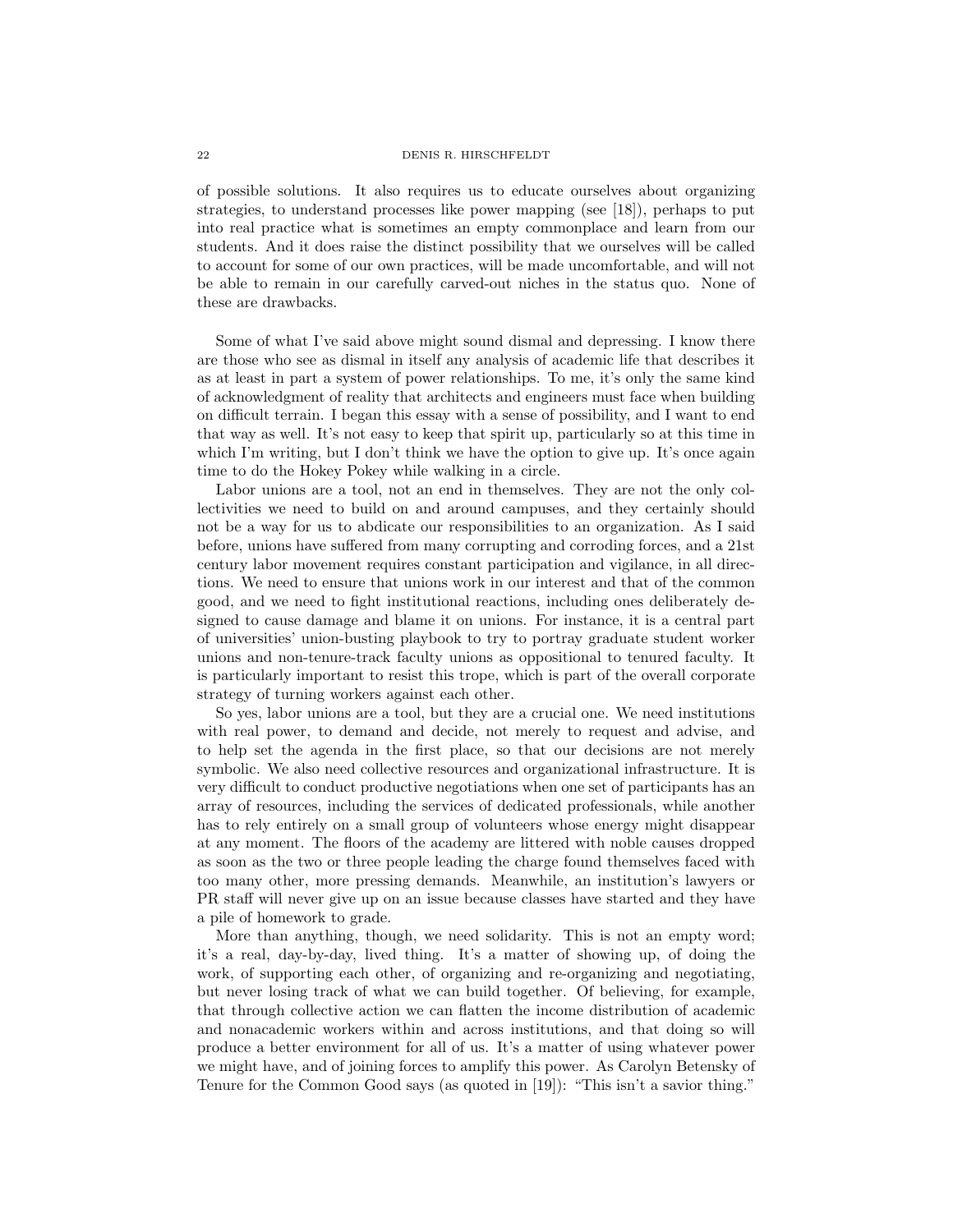This coming together of interests is powerfully summed up in the words, sometimes attributed to Lila Watson but according to her, more properly credited collectively to an Aboriginal activists group she was part of in 1970s Queensland: "If you have come here to help me, you are wasting your time. But if you have come because your liberation is bound up with mine, then let us work together."

When I think of academic unionization, I don't think only of individual unions negotiating over local employment conditions, as important as that is. I think of an opportunity for collaboration and solidarity within and across institutions on a range of issues, involving many moving parts, with unions forming a key component, even if not the only one. Yes, salaries, timely payment, benefits, grievance procedures, health care, but also shared governance, class sizes, student loan burdens, responses to climate change, helping those at financially-strapped institutions through cooperation, and very much also the responsibilities of academic institutions to individuals and communities, their political roles at various levels, and how we can act as a powerful force within a new kind of labor movement.

So my call to action is not a single-minded one. I very much believe that we should be organizing to create new unions and get them recognized; strengthening existing academic unions, and fighting to keep them focused on the broad struggle for equity and justice on all fronts; and building connections between unions, academic and nonacademic alike, as well as between them and other organizations within and outside academic institutions. None of this requires heroic individual effort. Each of us can do our own bit of the work and encourage, help, and when necessary and possible, protect others who are also willing to do theirs. We can also take small collective actions without a full-time commitment to a cause. Starting a chapter of the AAUP, for instance, is not difficult. But I also believe in the importance of an individual and collective rethinking on the part of academics of the structure of our institutions, their internal and external impact, and our own status as workers who share a collective interest that goes well beyond their carefully guarded walls. From this kind of understanding, the work can flow naturally, as naturally as the things big and small so many of us do every day within our mathematical communities flow from our love of mathematics. (And yes, there is nothing wrong with love, when it doesn't blind us, or bind us to an unjust system.)

It's an old saw, but its teeth are still sharp: "United we bargain, divided we beg." I am under no illusions that sustained, well-informed collective action, even unto a fully unionized university, can solve all the problems of the contemporary academy. But it is our best hope to make at least a turn toward more democratic, more just, more humane institutions, ones in which we can thrive ourselves, without being forced by the need to keep our heads barely above the water into practices and alignments that ultimately hurt us, our students, our fellow workers, and our communities.

# $REFERENCES<sup>22</sup>$

[1] Musa al-Gharbi, Universities Run on Disposable Scholars, Chronicle of Higher Education, May 1, 2020, https://www-chronicle-com/article/universities-run-on-disposablescholars.

<sup>22</sup>Several of these references are to articles in The Chronicle of Higher Education. Those who do not have subscriptions or access through their libraries can create free accounts (with a limit on the number of articles that can be accessed).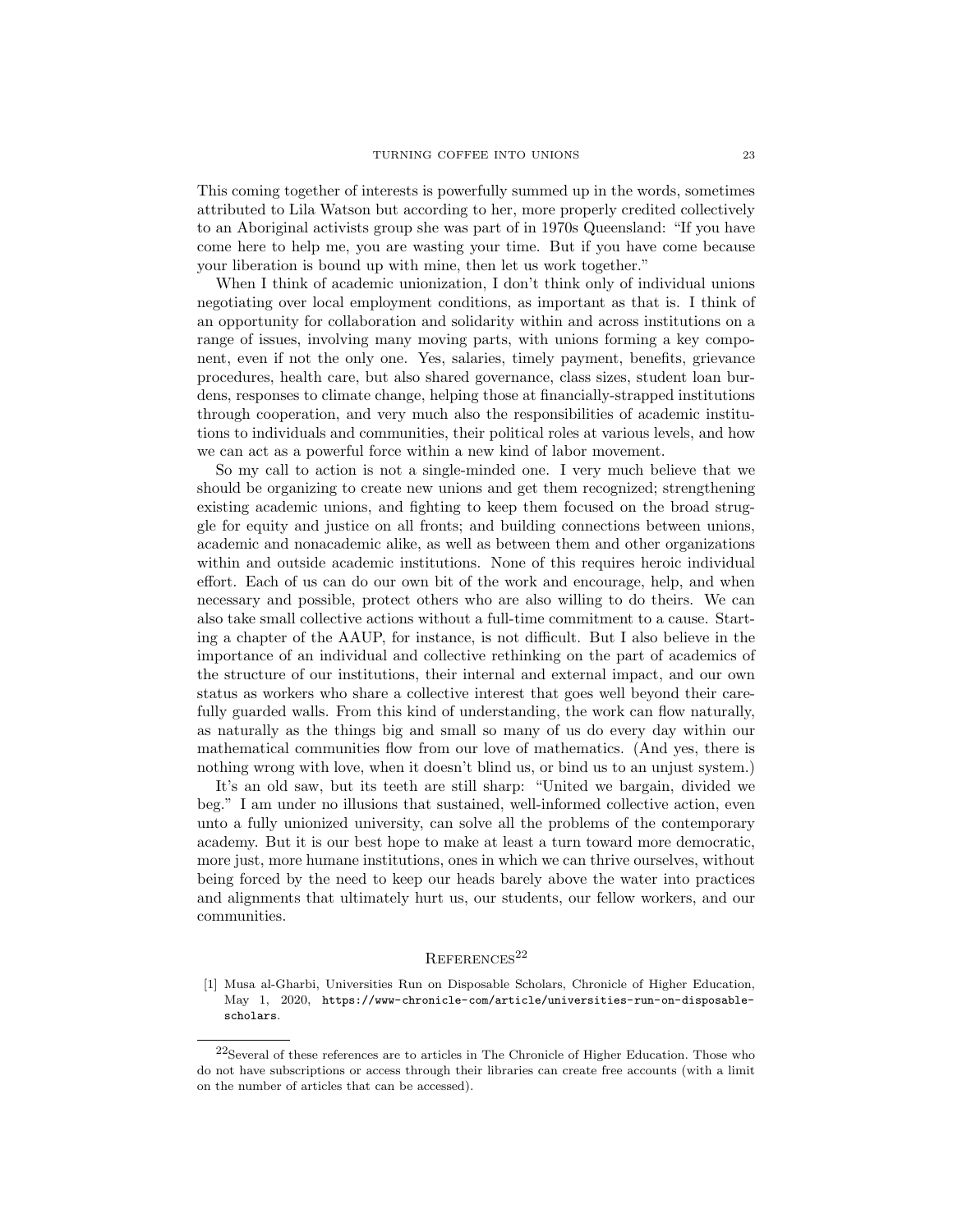- [2] Maximillian Alvarez, On a Knife's Edge, Chronicle of Higher Education, July 21, 2020, https://www-chronicle-com/article/on-a-knifes-edge.
- [3] Maggie Berg and Barbara K. Seeber, The Slow Professor: Challenging the Culture of Speed in the Academy, University of Toronto Press, 2016.
- [4] Kevin Birmingham, The Great Shame of our Profession, Chronicle of Higher Education, June 11, 2019, https://www.chronicle.com/article/the-great-shame-of-our-profession.
- [5] Abigail Boggs, Eli Meyerhoff, Nick Mitchell, and Zach Schwartz-Weinstein, Abolitionist University Studies: An Invitation, posted on August 28, 2019, https://abolitionjournal.org/ abolitionist-university-studies-an-invitation.
- [6] Abigail Boggs and Nick Mitchell, Critical University Studies and the Crisis Consensus, Feminist Studies 44 (2018) 432–463.
- [7] Jorge Luis Borges, Pascal's Sphere, in Selected Nonfictions (Eliot Weinberger, ed., translated by Ester Allen, Suzanne Jill Levine, and Eliot Weinberger), Viking Penguin, 1999, 351–353.
- [8] Ed Burmila, First They Came for Adjuncts, Now They'll Come for Tenure, Chronicle of Higher Education, August 7, 2020, https://www.chronicle.com/article/first-they-camefor-adjuncts-now-theyll-come-for-tenure.
- [9] Colleen Flaherty, Cuts to Liberal Arts at Goucher, Inside Higher Ed, August 17, 2018, https://www.insidehighered.com/news/2018/08/17/goucher-college-says-itseliminating-liberal-arts-programs-such-math-physics-and.
- [10] Rebecca Kolins Givan, Acquiescent No More, Chronicle of Higher Education, July 28, 2020, https://www-chronicle-com/article/acquiescent-no-more.
- [11] Stefano Harney and Fred Moten, The Undercommons: Fugitive Planning & Black Study, Minor Compositions, 2013.
- [12] Louis Hyman, Temp: How American Work, American Business, and the American Dream Became Temporary, Viking, 2018.
- [13] Arthur Jaffe, Salah Baouendi, and Joseph Lipman, Demotion of Mathematics Meets Groundswell of Protest, Notices of the American Mathematical Society 43 (1996) 307–313.
- [14] Caine Jordan, Guy Emerson Mount, and Kai Parker, A Case for Reparations at the University of Chicago, Black Perspectives, May 22, 2017, https://www.aaihs.org/a-case-forreparations-at-the-university-of-chicago.
- [15] Trish Kahle, Trump vs. Graduate Workers, Jacobin, October 2, 2017, https://www. jacobinmag.com/2017/10/university-chicago-graduate-union-trump-nlra.
- [16] Paula M. Krebs, The Faculty-Staff Divide, Chronicle of Higher Education, November 14, 2003, https://www-chronicle-com/article/the-faculty-staff-divide.
- [17] Izabella Laba, Universities in the Time of Climate Change, The Accidental Mathematician, August 16, 2020, https://ilaba.wordpress.com/2020/08/16/universities-in-the-timeof-climate-change.
- [18] Sara Matthiesen, How to Stop the Cuts, Chronicle of Higher Education, June 19, 2020, https: //www-chronicle-com.proxy.uchicago.edu/article/faculty-must-learn-how-to-fight.
- [19] Emma Pettit, The New Tenured Radicals, Chronicle of Higher Education, April 23, 2020, https://www-chronicle-com.proxy.uchicago.edu/article/the-new-tenured-radicals.
- [20] Rick Seltzer, 'Nail in the Coffin' for Chicago State?, Inside Higher Ed, October 5, 2016, https://www.insidehighered.com/news/2016/10/05/chicago-state-strugglesunder-questions-enrollment-finance-leadership.
- [21] Joerg Tiede, Guido Marx and "The Problem of the Assistant Professor", Academe Blog, May 15, 2014, https://academeblog.org/2014/05/15/guido-marx-and-the-problem-ofthe-assistant-professor.
- [22] Luis Fernando Veríssimo, A Versão dos Afogados, in A Versão dos Afogados: Novas Comédias da Vida Pública, L&PM Editores, 1997, 75–76 (in Portuguese).
- [23] Kathi Weeks, Down with Love: Feminist Critique and the New Ideologies of Work, WSQ: Women's Studies Quarterly 45 (2017) 37–58.
- [24] Todd Wolfson and Astra Taylor, Beyond the Neoliberal University, Boston Review, August 4, 2020, https://bostonreview.net/class-inequality/todd-wolfson-astra-taylorbeyond-neoliberal-university.
- [25] Caitlin Zaloom, STEM is Overrated, The Atlantic, September 10, 2019, https://www. theatlantic.com/ideas/archive/2019/09/college-not-job-prep/597487.
- [26] Bargaining for the Common Good, About Us, https://www.bargainingforthecommongood. org/about.